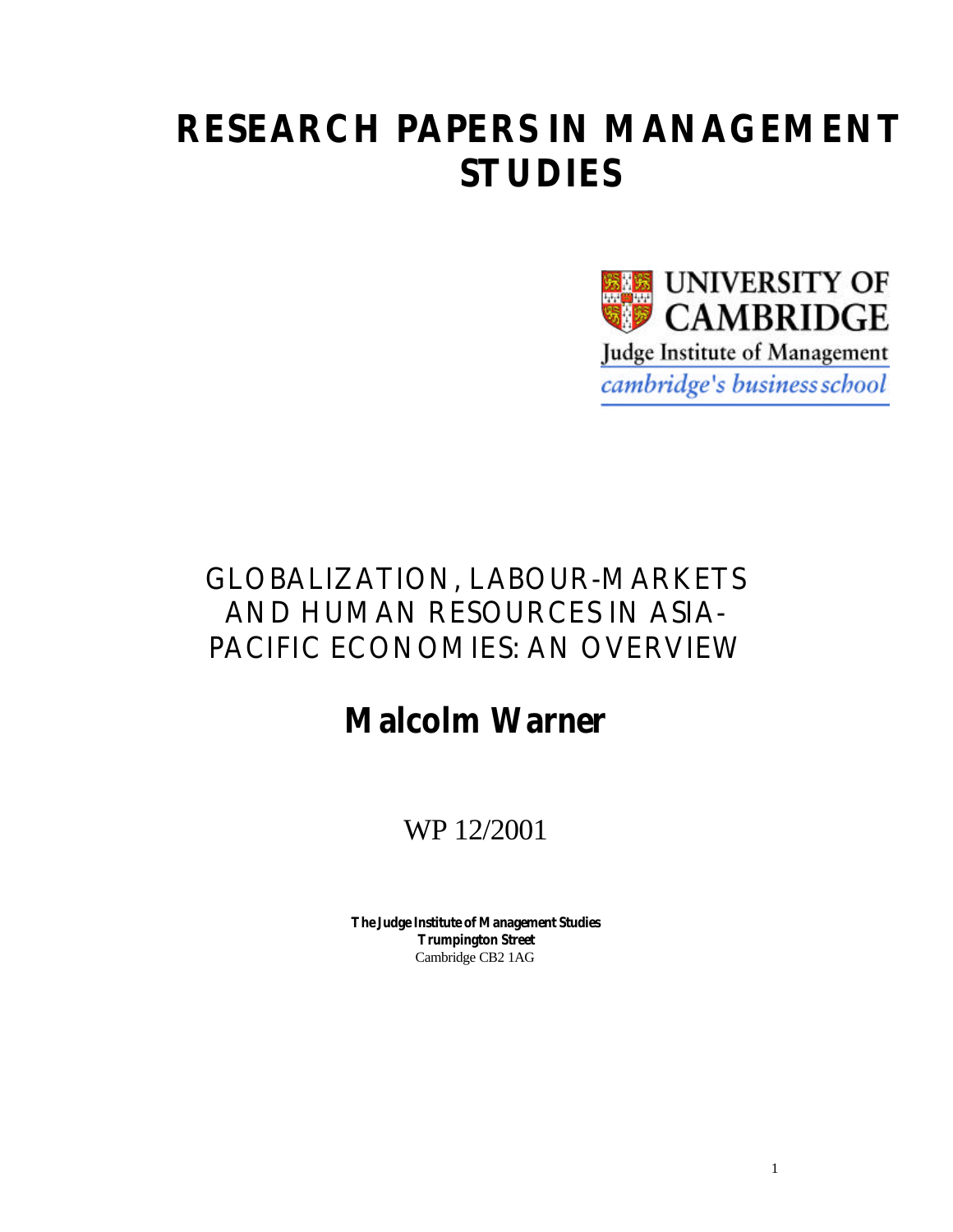#### **GLOBALIZATION, LABOUR-MARKETS AND HUMAN RESOURCES IN ASIA-PACIFIC ECONOMIES: AN OVERVIEW**

#### **Malcolm Warner**

Judge Institute of Management Studies, University of Cambridge, Cambridge CB2 1AG.

Email: m.warner@jims.cam.ac.uk

#### *Abstract*

This article argues that the impact of globalization on labour-markets and human resources on the Asia-Pacific economies may be recognizable but as yet relatively limited. The sheer variation of geography, population, economies, labour-markets, IR and HRM systems there, as well as of values and the like, makes it difficult to talk of 'hard convergence'. We thus emphasize the notion of 'soft convergence'. The article develops a number of empirical propositions regarding the uneven impact of globalization on economies in the region.

#### *Key words*

Asian model; Asia-Pacific Region; Convergence; Divergence; Economies; Globalization; Human Resource Management; Industrial Relations; Labour-markets; Trade Unions.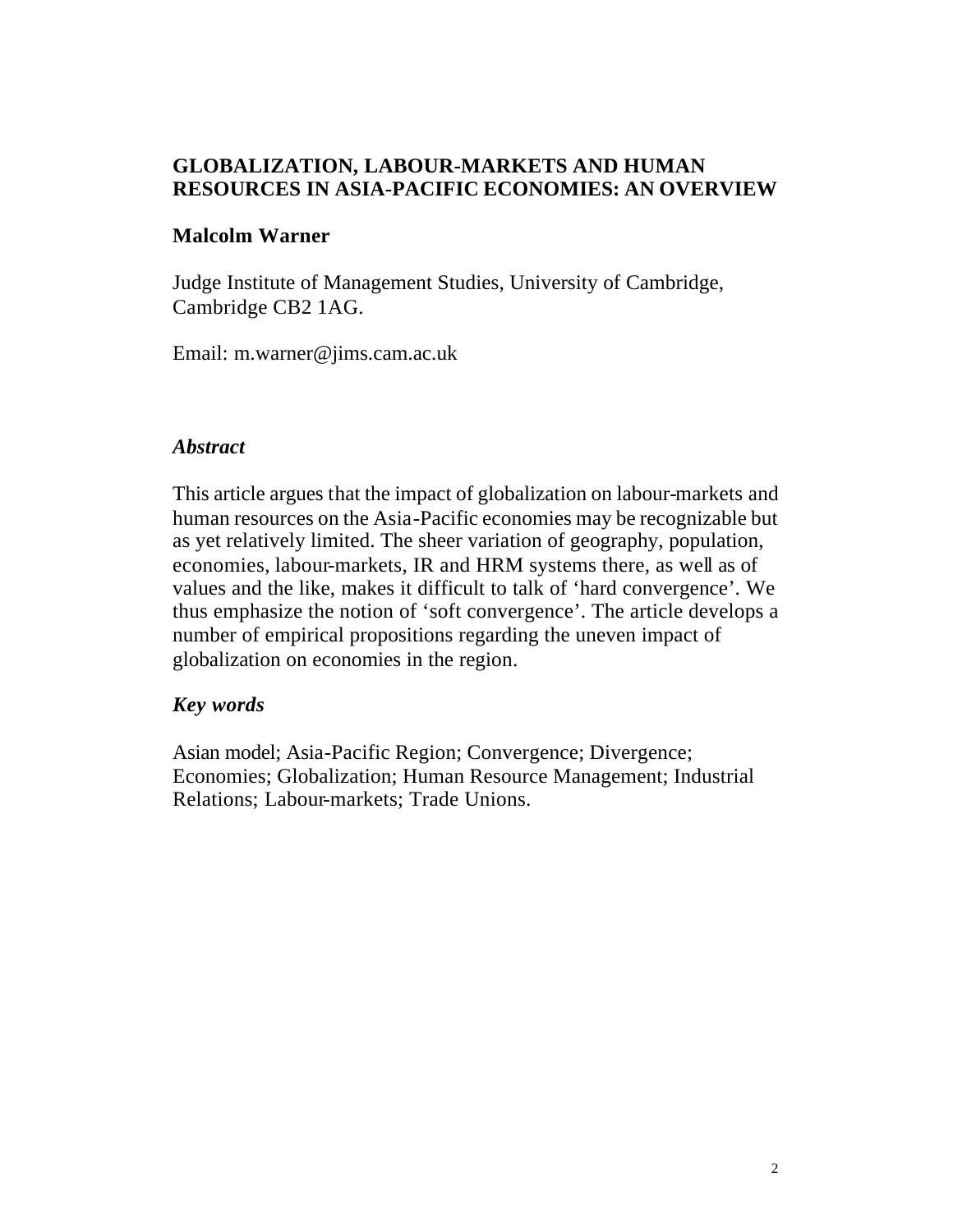### **INTRODUCTION**

In this article, we hope to take a 'bird's eye view' of globalization, labour-markets and human resources in the Asia -Pacific region's economies and then to discuss the relationship between them.

'Convergence' has been a common theme in the literature on this theme for some years now, stretching from Kerr et al (1973) to Bamber et al (2000). The discussion presented here follows earlier work by the present writer which looked at 'convergence' and 'divergence' in human resource management practices in this part of the world (see Warner, 2000a). The analysis there distinguished between different types of 'convergence' and 'divergence', permutating them as between 'hard' and 'soft' versions<sup>1</sup>. It concluded that 'soft' convergence was the likeliest of the four options at hand (see Figure 1). We now go on to elaborate this a stage further.

As Rowley (1997:1) puts it:-'Asia provides a paragon of practices around which companies searching for "success" and the "one best way" can converge'. The Asian way, it was thought, was identifiable and transplantable. It was a recipe for fast economic growth and social development. There are common features in many Asian Pacific Rim economies in these respects and in others, although the specific institutional forms may have varied from one country to another (see Hamilton 1995). But the Asian model has been 'stretched thin' (Godement 1999:15). It was probably simplistic, in retrospect, to have imagined a homogenous bloc of countries, institutions and practices in a region, a point we will address in further detail later. It was the selfconfidence of the times, namely the late 1980s and early 1990s, that such an idea could be promulgated. Japan was riding high as an economic success and the 'flying ducks' notion was *de rigueur*. Furthermore, the Asia-Pacific model has been presented as an 'alternative' to the Western standard industrial relations and HRM 'templates' which have emerged in the post-war years, although we would not argue here that across Asia or even in the West, these systems and sub-systems have much more than a limited 'family resemblance'. By this, we mean they have some *prima facie* common characteristics but these remain of a bounded kind. The region, of course, is as a whole a large and varied one, economically, politically, and socially, so it would not be surprising if it proved difficult to shape it into one mould. We therefore concentrate on variations in the pattern of 'soft' convergence.

We will now try to generate a number of empirical proposition regarding the impact of globalization on diverse variables in the Asia-Pacific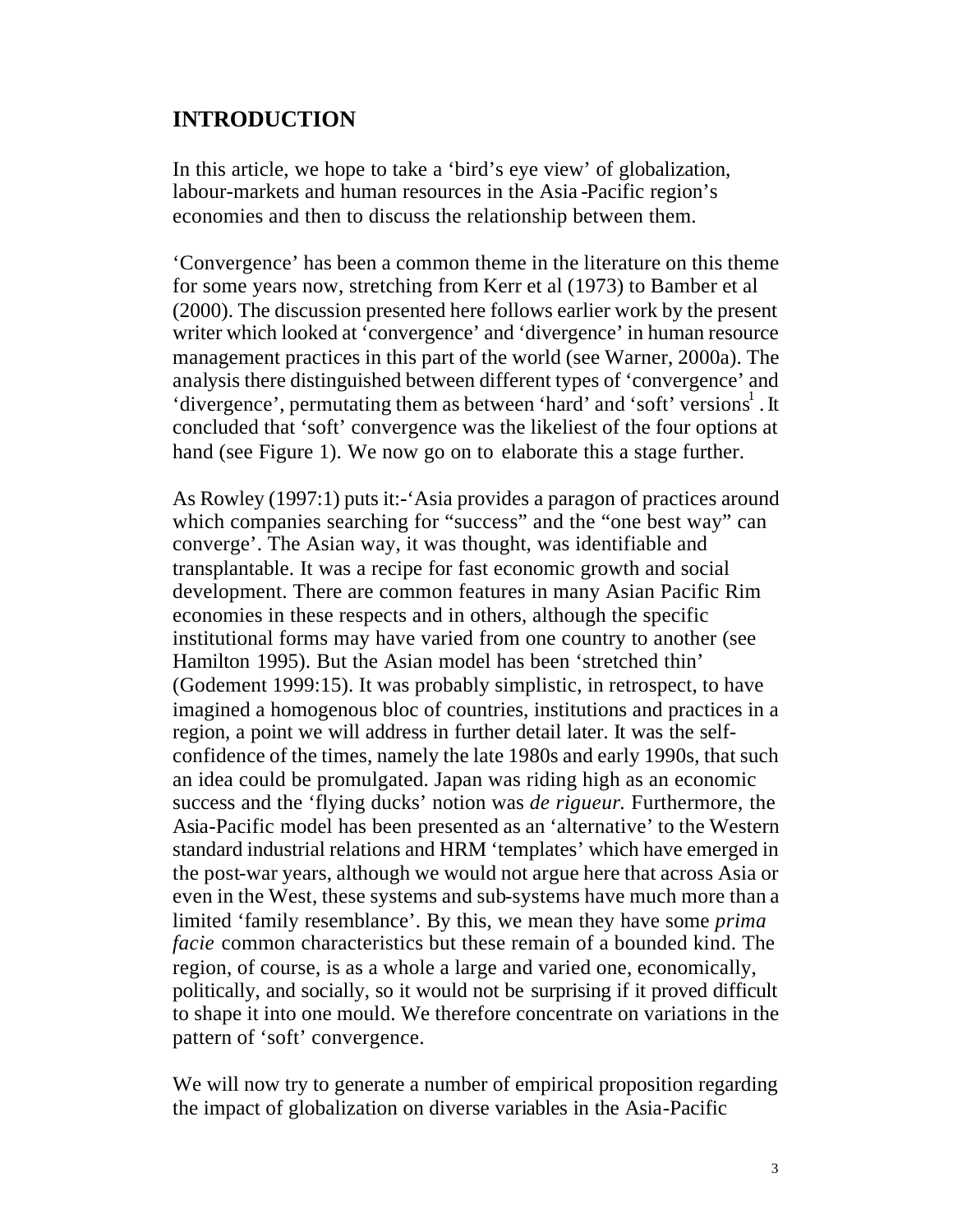context, using the above analytical tools (see Figure 1). When we come to doing this, we will argue that a set of external forces will impact on the region in many diverse ways, given the variety of host-environments at hand. It would be simple-minded determinism to predicate that the effects would be uniform across the uneven terrain at hand. In terms of theoretical explanations, it may be inconceivable that any model fits all cases.

| Figure 1: Convergence/Divergence: A four-fold analytical<br>framework |                    |                   |
|-----------------------------------------------------------------------|--------------------|-------------------|
|                                                                       | <b>CONVERGENCE</b> | <b>DIVERGENCE</b> |
| <b>HARD</b>                                                           |                    |                   |
| <b>SOFT</b>                                                           |                    |                   |

## **BACKGROUND**

The Asia -Pacific region comprises a wide range of countries and national systems. Geographical factors feature so strongly, with the PRC preeminent so clearly in terms of land-mass and population. The countries of the region range from those with very large populations like the PRC, to 'city-States' like Hong Kong and Singapore with a few million inhabitants<sup>2</sup>. This population variable will, amongst others, help to shape the nature of the labour market and the labour force, as will the level of economic development, amongst other factors. However, this variable is relatively invariant in the short-term.

An attempt to evaluate where Asia -Pacific economies, including that of the PRC, are going has been made by the present writer and a colleague based on 'the Late-Development effect' (see Ng and Warner, 1999). It breaks down the whole into two sectors, namely the advanced economies and sectors on the one hand and the less developed countries on the other. Yet there remain problems with compressing so much into a basic dichotomy. The economies of the region have on the other hand been economically and industrially dominated by another nation, namely Japan. The 'little Dragon' economies in turn also stand apart from many others in terms of the level of economic development they have achieved. Most of the regions' economies had a rapid rate of growth over the last two decades, although it may have been uneven from year to year Whether the Asian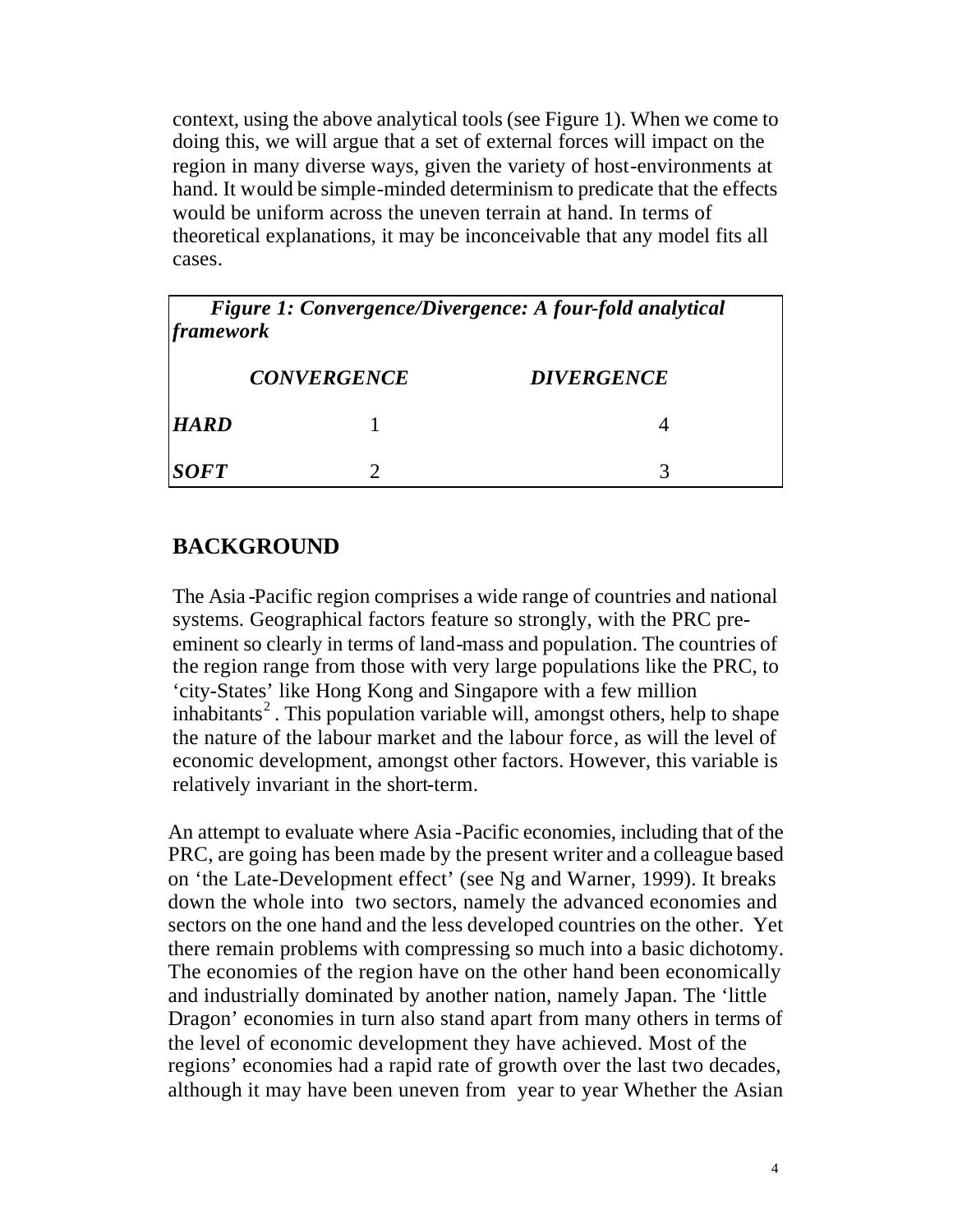so-called 'miracle' will be able to be sustained into the twenty-first century is of course moot. Even if Asian economies grow at respectable rates of growth, they may not pick up the pace of the 1990s. China has had a fluctuating growth-rate for the last ten years and it was down to around 8 percent per annum for 2000, if official statistics are to be believed<sup>3</sup>. But even this level is well above the average for, say EU economies. The growth variable is highly variant even in the short-term, however.

## **GLOBALIZATION**

'Globalization' was the by-word of the 1990s; it was to herald the creation of both world-wide markets and trans-national enterprises. Its theoretical origins are of great interest to contemporary debate. Adam Smith's generalization that 'the division of labour depends on the extent of the market', is as valid today as it was in 1776. Marx, too, foresaw globalization as an eventual outcome of capitalism. But not all economists see globalization as a wholly deterministic phenomenon; some see it as both an endogenous as well as an exogenous factor 'determined in its pace by governments, firms and other social actors, but influencing in its turn the behaviour of these same actors' (Kogut and Gittelman, 1997:220). Economies of scale and scope do seem to depend on globalizing markets to obtain the benefits of globalization (namely, its *yang* rather than its *ying*), hence Multinational Corporations (MNCs) strive to buy and sell as far and wide as they can. The World Trade Organization (WTO) seeks to shape the 'rules of the game' to make this easier. The intention is to extend the global markets beyond goods to services and to parts of the world where they did not reach because of the 'Developmental State'. This project has its admirers (see *The Economist*-Special Survey- 'The Case for Globalization', 29 September, 2001:1-34) where the 'good old invisible hand' is invoked.

Critics may on the other hand believe globalization to be a form of 'neoimperialism' and to be reviled. John Gray, a political theorist at the LSE, goes further and thinks that the era of globalization, based on the West's values, in particular America's assumptions, that everyone wants to live as they do, is 'a recipe for unending conflict, and it is time it was given up' (cited in *The Economist*, 30 September, 2001:14).

Globalization may be seen as one end of a dimension of economic integration, with the nation-State as the other. The latter in Asia has been pivotal in the economic growth process as epitomized in the 'Developmental State'. This raises particular problems in the Asia-Pacific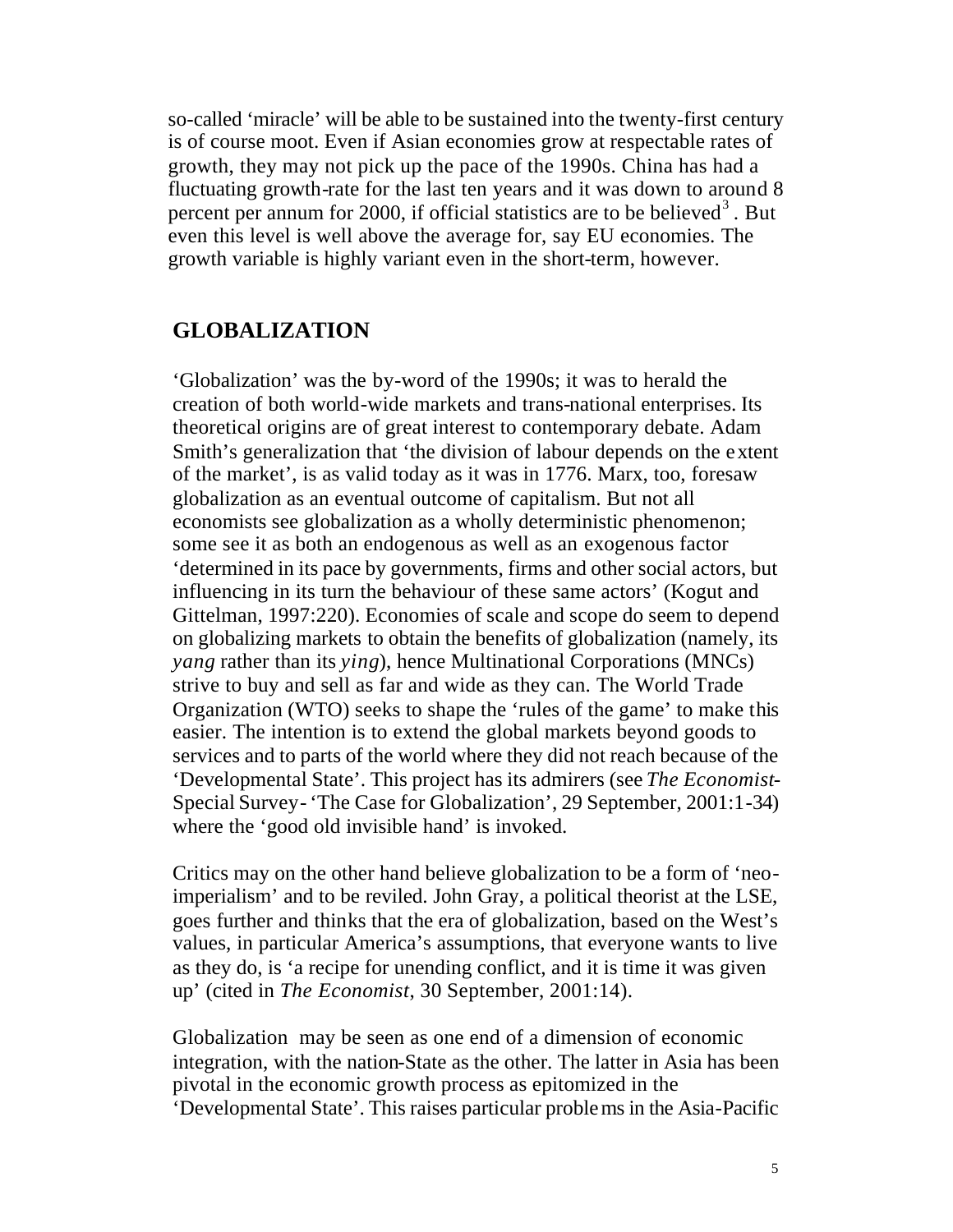context. Neo-classical economists have argued that Asia grew because of market forces (Krueger, 1995); others attacked this view, pointing to selective government intervention (Amsden, 1989; Wade, 1990). Most of the Asian Pacific countries have arguably been 'statist' in their development strategies, with some exceptions like Hong Kong. Here, the People's Republic of China (PRC) is the most extreme case at the other end of the spectrum, with its own highly specific institutional framework 'with Chinese characteristics', at the present time. China's vast population and vast labour-force, the largest in the world (see Warner, 1995) puts human resources high on the agenda as far as WTO entry is concerned. We explore later in the article the implications for employment, unemployment, IR and HRM for that country and its neighbours.

The recent Asian financial crisis for many revealed the possibly 'dark' side of globalization (its *ying*) and exposed widespread structural and institutional problems (see Drysdale, 2000) but 'there was no single story of East Asian growth' and 'no single set of problems that contributed to the different crises' (2000:1). But there were common features, such as the lack of inadequate regulation and transparency and so on. Some national features had not been effectively changed by globalization factors and the role of governments had not been fully reformed to cope with the new 'rules of the game' involved.

Precisely how far globalizing trends had progressed by the crisis-year 1997 is moot but clearly there has been a substantial advance, say, on 1987. International trade was probably more liberalized by the former date than the latter, not only in volume but also in terms of value. Interregional trade was also growing within the Asia-Pacific region as in other parts of the world. Inter-dependence between Asian economies and G7 ones was advancing but not always symmetrically. Some Asian countries had major trade surpluses and/or substantial foreign exchange reserves<sup>4</sup>. Whilst China made substantial progress vis a vis WTO entry, we are nonetheless as yet not on the verge of a situation where global markets in goods and services begin to be effectively implanted in the region as a whole.

Highly industrialized Asian countries like Japan, for example, may experience the effects of globalization very differently from the least industrialized cases, such as Indonesia. Some nation-States have more open frontiers politically; here the effects of globalization will be greater, more so in the case say of South Korea vis a vis the PRC. Socially, the effects of global trends are more easily felt in, for example, urban Hong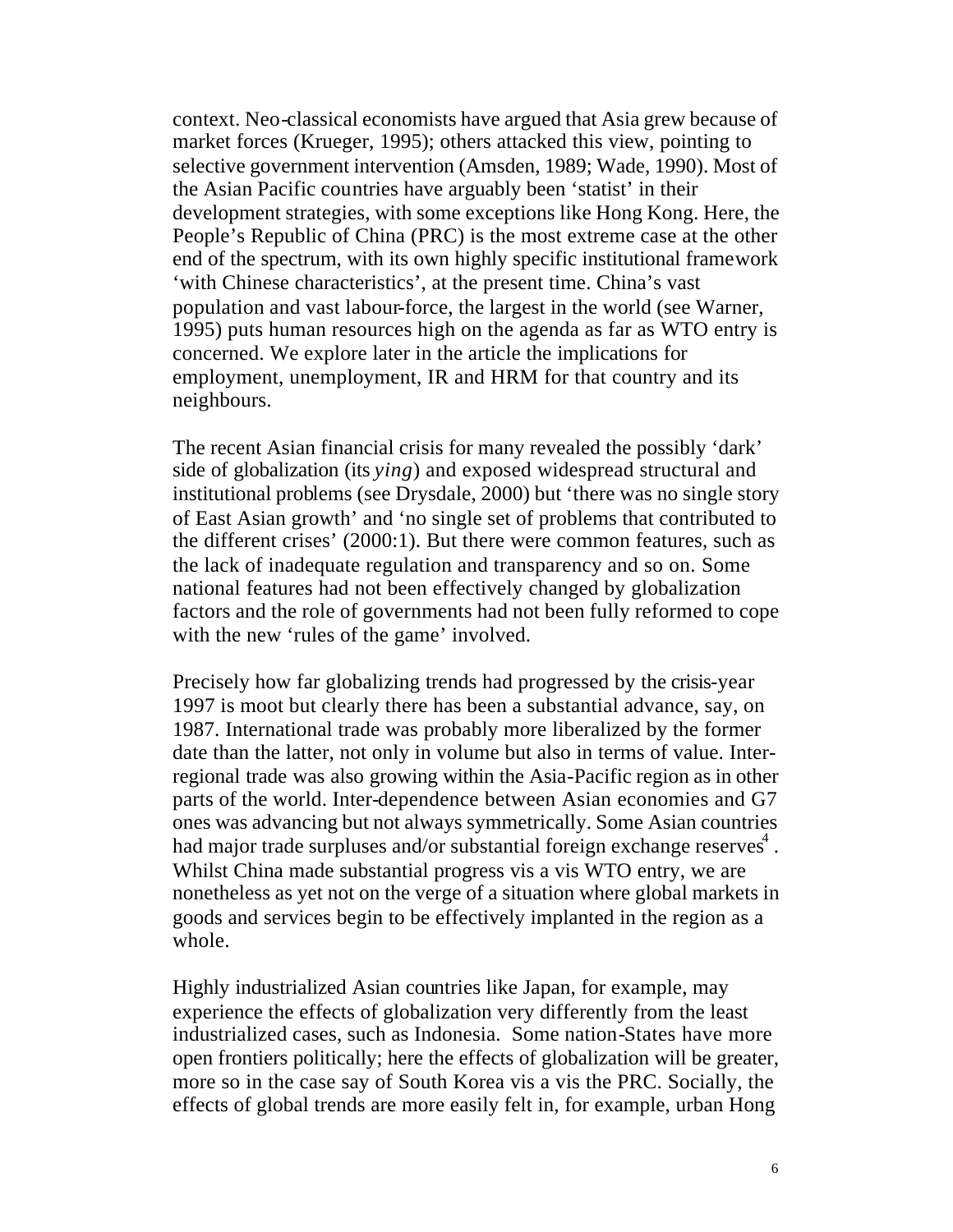Kong than in rural Malaysia. Keeping a nation's distinct identity may not necessarily be prejudiced by international trade, however. Japan has retained its own way of doing things since it entered world markets. Globalization directly confronts 'statism', as WTO entry or expansion is mooted. However, other forces that impelled national systems towards 'soft convergence' like ILO protocols have been around for some time<sup>5</sup>. Not all countries have signed up to international labour codes and where they have they are unevenly implemented. Even national labour legislation may not be easily enforced, say on issues like child labour (see Cahn, 2001).

If spreading industrialization and technological change make for comparable super-structures, it would follow that we would see common patterns across the region. Globalization, in a modified version of the 'convergence hypothesis' (see Kerr et al, 1973 for the original formulation), may be seen to lead to international economic competition. This formulation suggests globalization presents common problems and comparable organizational solutions for enterprises wherever they were located. De-regulation and privatisation would also follow it their train. We will argue in this article that this scenario is less than likely, given our research in the field over many years (see Maurice at al, 1980). To argue that all Asian economic systems, including the Chinese one, have or are likely to converge seems to be too bold an assertion to justify, given the empirical evidence available (see Redding, 1990). *Prima facie*, there may have been common economic, social and political problems across the region as devaluations led to bankruptcies and downsizing but it is vital to underline that the specifics have varied greatly from economy to economy (see Godement 1999). In this context, we must assert once again that the 'devil', as always, is in the details. We would conjecture here that 'hard convergence' (see Warner, 2000a) is the least probable outcome here (see Figure 1). Hence:-

*Proposition 1: Globalization will be likely to have, in the short- and medium-term at least, a partially divergent and uneven impact on Asia-Pacific Region economies.*

#### **LABOUR-MARKETS**

Labour-markets are only one of many factor-markets associated with the economic processes but they are the ones that touch human beings the most directly. If globalization occurs, it will inevitably feed into such markets and since labour is one of the major resources of Asian countries, the labour-market will be one of the first to register the effect of changes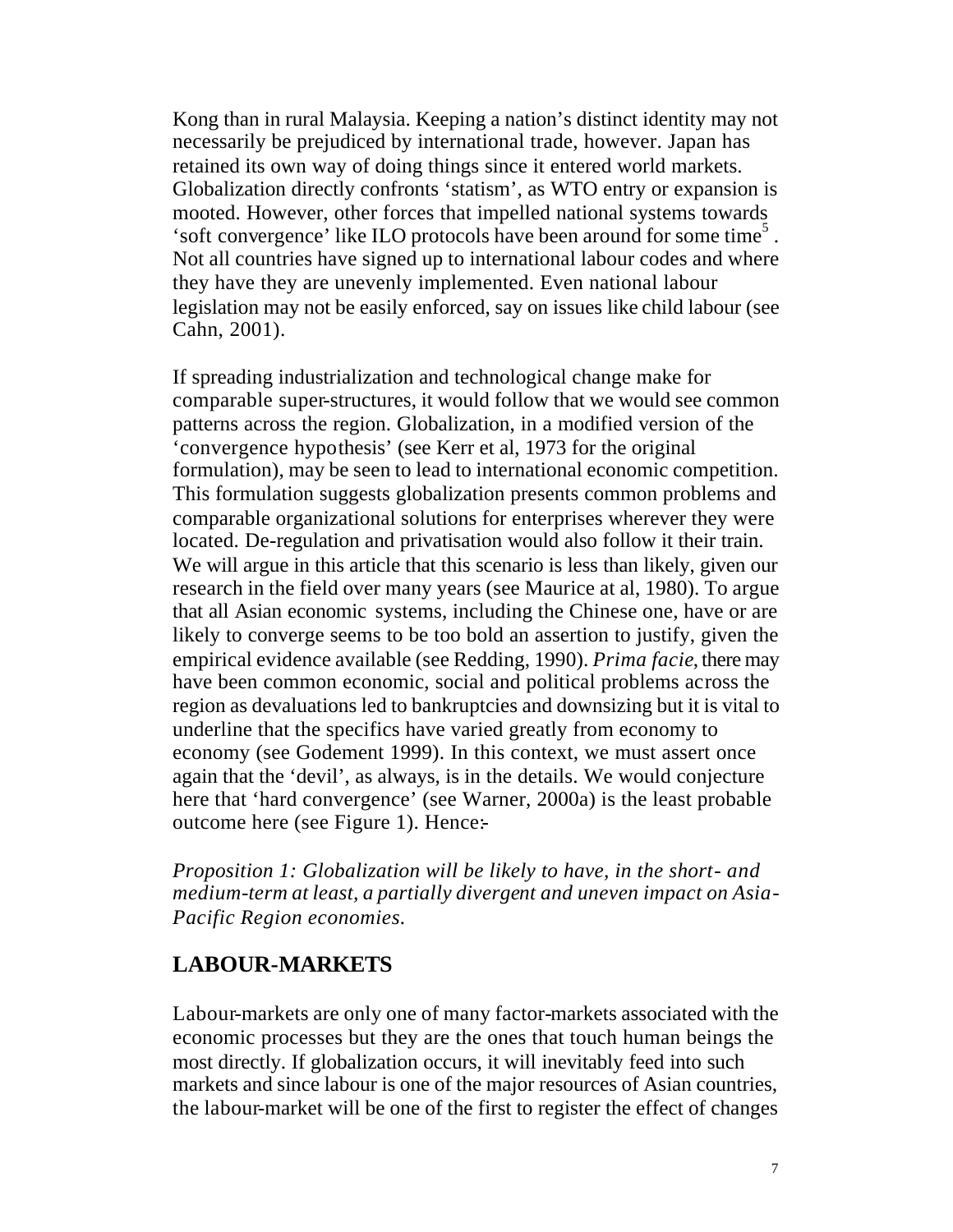in economic parameters. There are both long-term as well as short- and medium-term effects here. Recent work (for example Rowley and Benson, 2000) points to 'the unevenness and contrasts in the way globalization impacts on labour and its organization' (2000:1). Critics regard globalization as being part of a 'zero-sum game' where the benefits in the labour-market are not evenly distributed between the players and least so where the MNCs are concerned. Where there is labour surplus in the economy, as in large countries like China and Indonesia, the imbalance of benefits may be most vividly seen. If China has one advantage, it is that its population growth is stable compared with other countries in Asia as a whole but even so it has to run to stand still in terms of job-creation.

If some parts of the emerging economies of the Asia-Pacific region have been globalized and partially liberalized however, many of their labourmarkets have remained local, at least in the short-term. The classic 'dual labour-market' has prevailed in many national contexts where a small percentage of the workforce was employed by MNCs, with the rest employed by local national firms [or in agriculture]. Where there has been export-led growth, there would have been a higher percentage of the labour-force 'plugged into' the globalized economy and international markets. The geographical distribution of labour-markets has also been uneven, with some doing better than others as economic growth has created a demand for labour there. Growth is rarely geographically evenly spread around.

The range and variety of labour-markets in the region is vast; they extend from highly structured ones like the urban Japanese or South Korean, to loosely structured examples like the rural Chinese or Indonesian ones. Some are fairly 'developed' ones, as in Singapore or Taiwan; others remain 'nascent' since their economies like that of the PRC have only recently been 'marketized'. The less developed the labour-market, the less the impact of globalization and liberalization. Hence:-

*Proposition 2: Globalization will be likely to have, in the short- and medium-term at least, a partially liberalizing if uneven impact on Asia-Pacific labour-markets.*

#### **EMPLOYMENT**

Advocates of the WTO argue that liberalized international trade will increase both employment and incomes amongst trading-partner nations, presenting neo-Ricardian arguments to justify this. If you exchange goods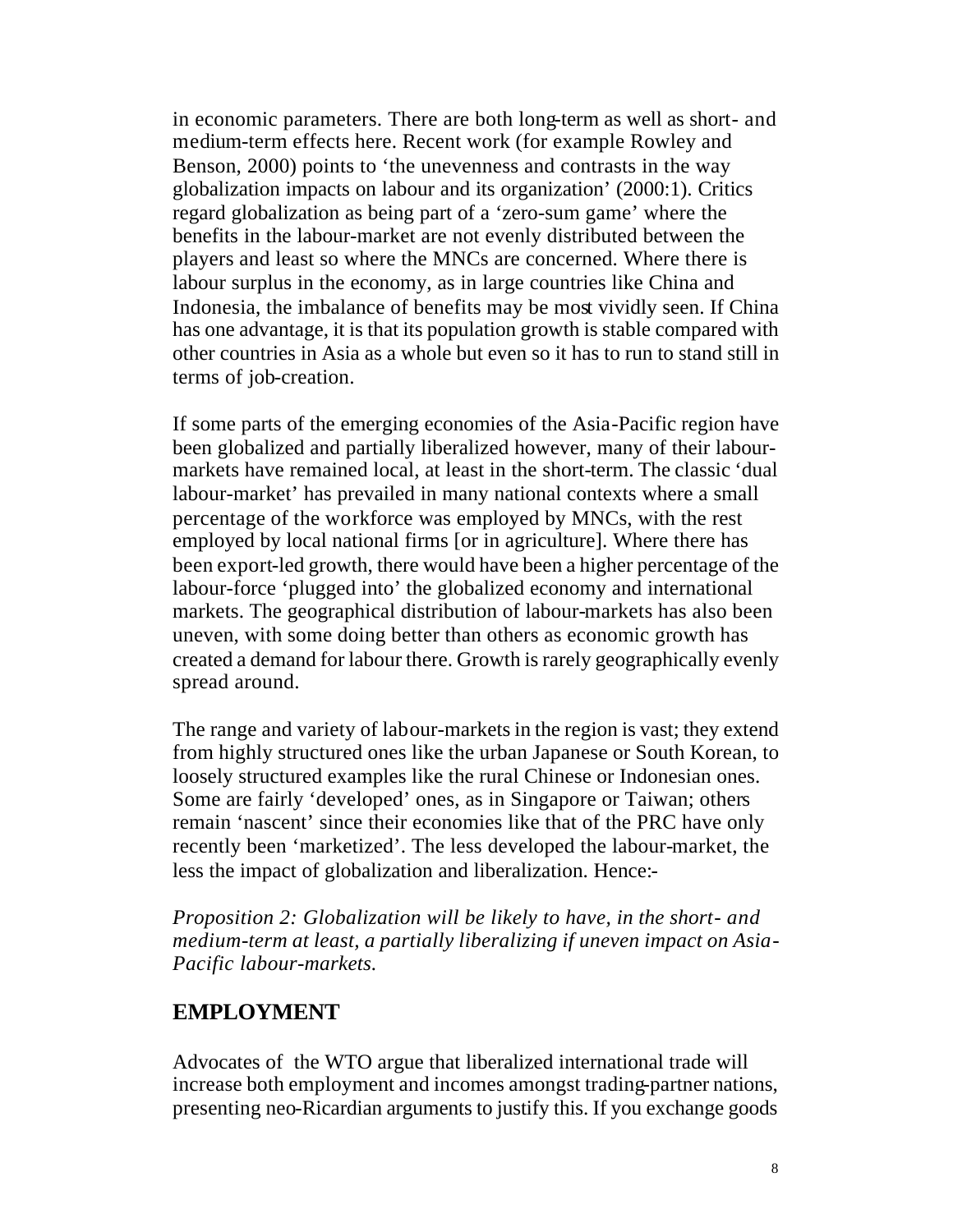and services where you have a comparative advantage, then both parties will benefit equally (more or less). The conditions of 'joining the club' are part of a package of neo-liberal measures, such as structural reform and de-regulation. The new post-Reagan/Thatcher 'paradigm' has swept much before it over the last decade. It heralds in the view of one commentator (Fukuyama, 1992) 'the end of history', with the WTO, the World Bank and the IMFbehind, and the ILO somewhere in the middle of the equation.

Critics of this policy argue that the benefits are asymmetical as we noted above. The better-off gain the benefits at the expense of the poor if there is a 'zero-sum game'. In this view, entry into WTO is unwise as the odds are stacked against the new entrants whose domestic industries may be adversely affected once tariff and non-tariff barriers come down; the reverse is seen in another variant of the argument where the organized workers in say US trade unions believe their members at home and not the new entrants' workers in Asia will suffer. With labour surpluses and low wage-costs, WTO entrants will benefit in some sectors, although there may be problems for employment in others.

Since many Asia -Pacific economies have substantial supplies of surplus low-wage labour, the net effect of freer trade on employment, in the neoliberal view, will be greater in those cases; the converse will be true where labour is more expensive, *grosso modo*. Manufacturing in Asia has already moved from higher labour-cost nations and regions to those with lower wages. Many richer economies such as Japan, as well as 'Little Dragon' ones such as Hong Kong, South Korea and Taiwan have moved their manufacturing to the People's Republic of China orVietnam.

However, the sheer pace of economic growth in the region over the 1990s enabled both GDP per capita and employment to grow. Jobs will go to the low wage-cost economies such those found in selected East and South Asian countries. The impact will be greater as jobs migrate, first from high wage economies in the West and Japan to those in Asia -Pacific; then, employment may also move from higher to lower wage-cost economies, even regions, within the poorer countries. Whether the low wage-cost countries experienced lower unemployment in the short-term when the Asian crisis struck is hard to prove. Several high wage-cost economies like Taiwan and Singapore weathered the storm rather better than others with cheaper labour. Indonesia fared the worst, in spite of a weak labour market. Low wages was not, therefore, the main determinant. Hence:-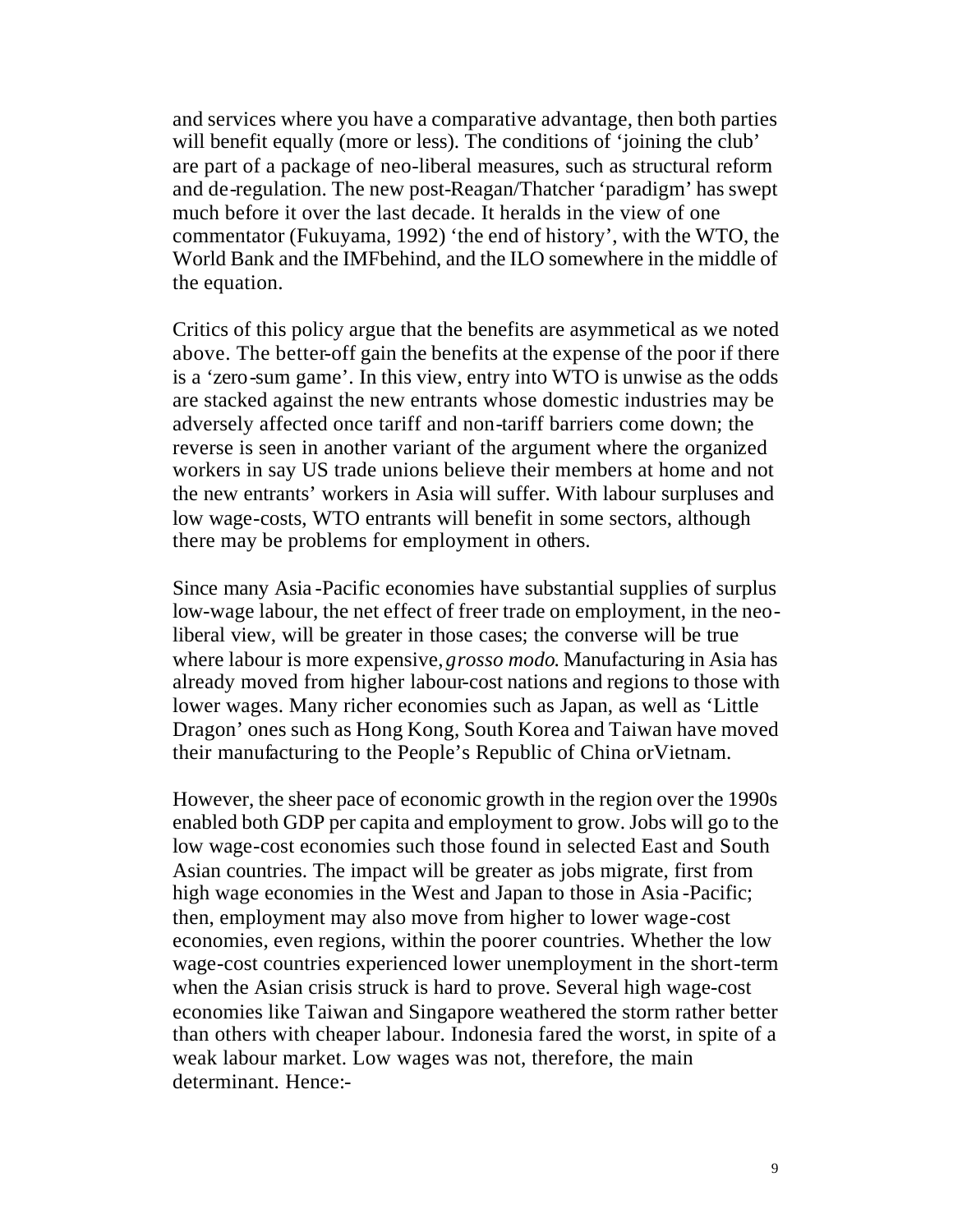*Proposition 2a: Globalization will be likely to have, in the short- and medium-term at least, a measurable if uneven impact on Asia-Pacific employment.*

### **UNEMPLOYMENT**

Sometimes systems work in reverse directions; just as employment has been geared positively to the effects of greater globalization, unemployment reveals itself as negative feedback when times are hard. The gearing of these two consequences may not be balanced and unemployment may swamp the increases in jobs that have been created in the upturn of the economies.

The impact on unemployment across the region has correspondingly been uneven, particularly when the Asian financial crisis struck. Unemployment rates varied from a higher level in those economies that have been seriously affected by the crisis to a lower one in those relatively less affected although the psychological impact may be distressing. Those economies with official unemployment rates in 1998 of under 5 percent included Japan, Malaysia, Singapore and Taiwan; those just over this level were Hong Kong, South Korea and Thailand; Indonesia was a special case (by comparison the US rate was under 5 percent, the UK over 6 percent and the Euro area over 10 percent). The PRC was an even more special case where officially the rate was 3.5 percent (but in reality was much higher and possibly estimated as over 10 percent or more); in some regions, it was even higher. By 2000, these figures across the Asia-Pacific region were more benign in some cases but the ranking remained the broadly same, as we shall see later. By early 2001, the order was similar but Hong Kong, Japan, South Korea and Taiwan (as did the US) still had jobless rates of just under 5 percent with the UK just over this but the Euro area percentage was still high at 8.5 per cent (Monthly Bulletin, Reserve Bank of Australia, August 2001, S84). Many Asian countries face higher unemployment rates in 2002, as the world economy slows down. The ILO notes that of the 'Little Dragons', only South Korea had a proper unemployment insurance scheme when the crisis struck (ILO web-site, press release, 2 December, 1998) but this may not be strictly accurate for the present time.

Unemployment is, *pari passu*, growing by the day in China; the realistic total may be well over one in ten in many large cities; it may be over one in five in parts of the rust-belt in the north-east (*dongbei*). A leading figure in the Chinese Academy of Social Sciences recently described joblessness as the biggest challenge currently facing the Chinese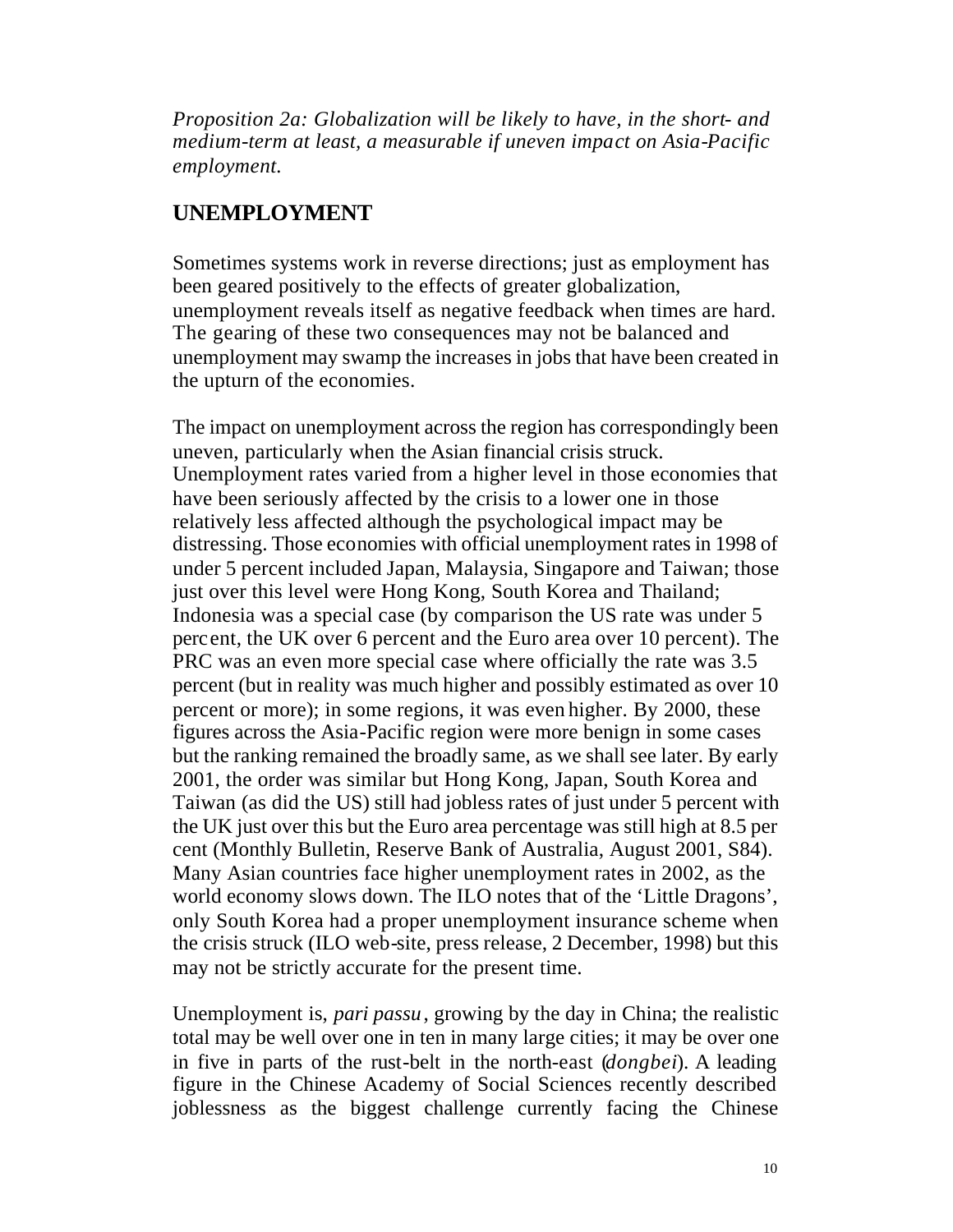economic system; Professor Hu Angang, a CASS labour economist, cited figures to show that between 1993 and 1997, laid-off workers rose from 3 million to 15 million (with two in three from the SOEs). He estimated around 10-15 million more coming onto the dole by the start of the new Millennium year. The highest reported joblessness cited is in Liaoning Province with over 22.4 percent, followed by Hunan with 21.3 percent; at city-level, Chongqing at 18 percent and Tianjin with 17 percent, both had noteworthy high levels of unemployment (see Documentation, 1999, p1106). By the years 2000 and 2001, the jobless rate was even higher as pressures of globalization and structural reform began to bite further. During 1999, 6 million State enterprise workers lost their jobs (World Bank, 2000, p4). About 2 million workers were laid-off from SOEs in the first half of 2000, with a total reaching 8 million at the end of 2000 (ibid.).

The future entry into the WTO will no doubt aggravate the problem further<sup>6</sup> (see Nolan, 2001). Hence:-

*Proposition 2b: Globalization will be likely to have, in the short- and medium-term at least, a discernable if uneven impact on Asia-Pacific unemployment.*

### **INDUSTRIAL RELATIONS**

Industrial relations systems in the region remained national and hence local, involving a triangular relationship between the State, employers and trade unions, in varying configurations. However, Western industrial relations theory only partly helps us understand such arrangements, since the role of the 'Developmental State' and the 'Late Development' impact added complexities to these systems, say compared with either the British or US models. The Japanese case has been discussed at length by authorities such as Dore (1973), Thurley (1988) and others from that date onwards. A major problem here relates to the presence of trade unions and the degree of unionization in the countries of the region. Unionization and the role of trade union varies in the region from moderately high in some nations and sectors to very low or non-existent in others. Unions have often been part and parcel of the 'Developmental State', as partners in the mobilization process; but they have not been 'free' trade unions. In some cases, an autonomous union movement has developed but even here it was in most cases collaborative with employers. Asian trade unionism in this context has often played a role of growing strategic importance as an industrial partner to employers and as a political partner to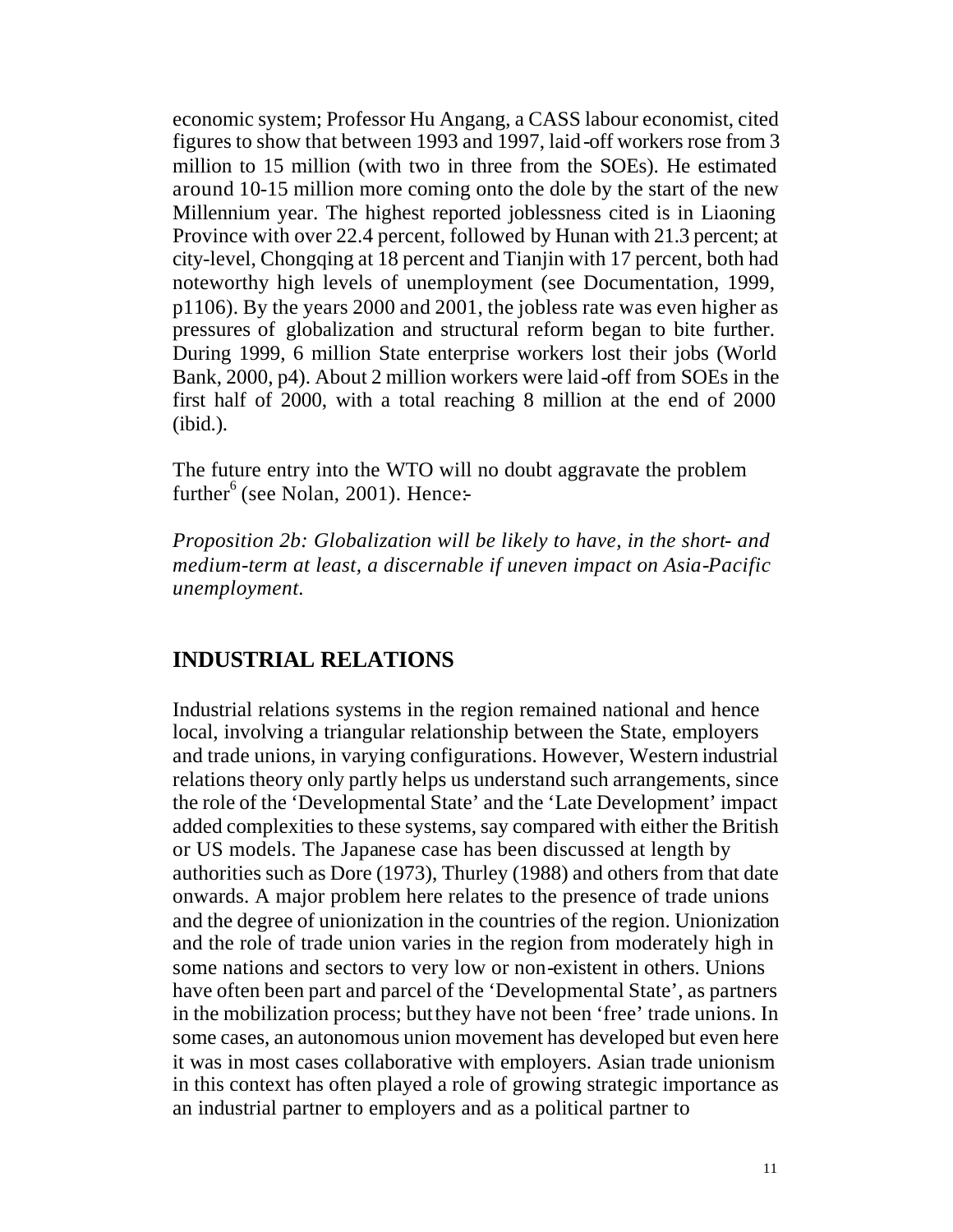governments in the domain of industrial relations (see Ng and Warner, 1998;1999).

However, this area may in turn become an increasingly contested ground for social action, particularly where a number of Asian countries evolve as more democratised political systems and just when their previously buoyant economies had been hit by down-turns. In places like South Korea and Hong Kong for example, the labour movement has tried to consolidate its newly experienced political influence as an 'independent' voice articulating the interests of organized labour, with varying degrees of success. In Taiwan, greater democracy has changed the nature of its industrial relations system, for instance. Such freer trade unions have become more openly active in these economies as a response to the crisis.

Union challenges to management, although devoid of large -scale worker militancy, have been a factor affecting some private-sector employers, notably large corporations both local and MNCs, to handle their personnel and human resource decisions on down-sizing, lay-offs, payfreezes and wage/salary cuts and the like with greater care and even greater restraint. Even in the PRC, a degree of bargaining has been introduced via collective contracts (see Warner and Ng, 1999). However, many SMEs in Asia-Pacific countries do not have unions on-site to contend with and do not recognize them if they do. Human resource considerations are low in their priorities in these cases; industrial relations do not loom large in many of their business affairs. Furthermore, disclosure of information and prior consultation with either the trade union or elected worker representations where these exist (like those elected to consultative staff councils or joint consultative committees) have not been entirely uncontroversial, as illustrated by corporate announcements of austerity measures to help save labour-cost overheads, as in the case of Hong Kong during 1998 in the aftermath of the Asian financial crisis. The slow-down of economic activity was in some cases but an excuse to introduce more draconian policies in the industrial relations arena.

Whilst both the Asian workers and their union organizations appear to have deferred heavily to the public policy during the latest region-wide economic crisis, remedial policies must be considered in their context in understanding East Asian industrial relations (see Ng and Warner, 1999). *First*, we argued, a reliance on public policy involving State action appears to be consistent with the established imagery of Asian paternalistic assumptions and Confucian prescriptions. *Second*, we went on to note that what was distinct about the recent course of events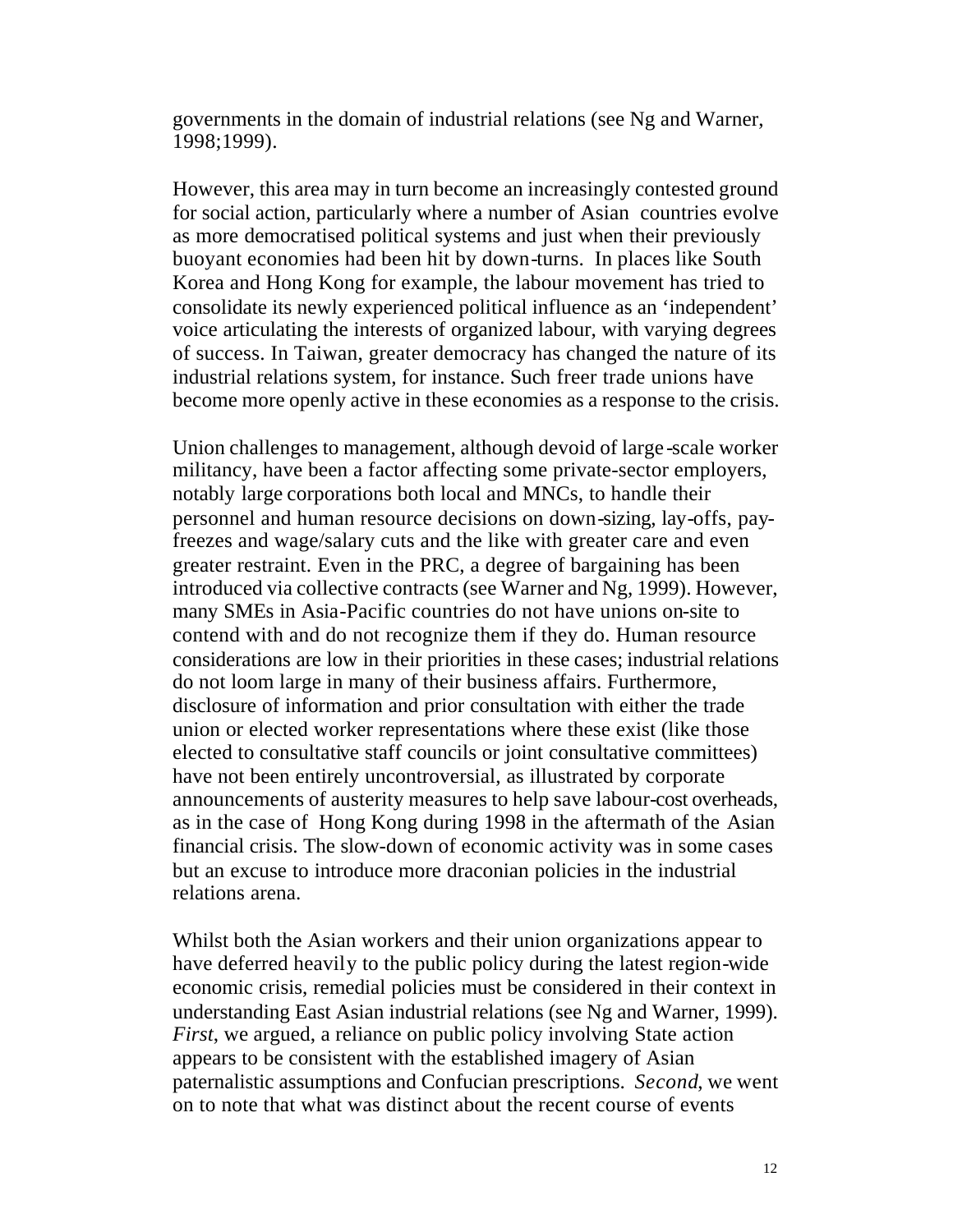following the Asia financial crisis was that they were of such a magnitude that the State's intervention could not be ruled out<sup>7</sup>. Third, we argued that unions' strategies to deal with the crisis involved a preference for lobbying the government to intervene centrally, rather than deal directly with employers at the workplace level. Their bargaining power was relatively weak or in some cases non-existent. To a large extent, this was because Asian unions lacked the organized power and industrial strength to challenge the strong employers position in the workplace. *Fourth,* we noted that the extension of grass-roots democracy and electoral politics, largely witnessed since the close of the last decade (in the 1980s) within Asia-Pacific, may in part devolve a power-base to the unions which enables them to bargain more directly with the State for a 'new deal' on employment policies and labour protection (as say, in South Korea and Taiwan).

Globalization has forced deregulation and structural reform directly impinging on labour matters in several countries. It is an agenda that will be built into extension of WTO membership in Asia -Pacific as elsewhere. If anything, however greater globalization has gone along side a reduction in unionization as demand for labour has been reduced due to the economic crisis of recent years. Also, de-regulation of labour laws and structural reform has weakened the position of even 'official' organized labour in the region. China has experienced the forces of globalization via the 'Open Door 'policy after 1978 (see Chiu and Frenkel, 2000) It will, for example, see further cuts in subsidies to Stateowned enterprises and therefore to 'featherbedded' employment but this is likely to weaken the State-sponsored unions like the All-China Federation of Trade unions (ACFTU). Additionally, SOEs featured in several Asia Pacific countries like Indonesia, Taiwan and South Korea. The *chaebols* in South Korea were like SOEs in many ways, although not government-owned as such. Step by step, SOEs are being phased out, together with the IR model they incorporated, together with 'official' trade unions, paternal management and lifetime employment.

In China, to take a case in point, the institutional change-process initially began in a piece-meal fashion (Child, 1994). The 'new' Chinese model may in fact be seen as an 'experiment' that was first piloted in Sichuan Province in 1979 under the leadership of the then Party Secretary, Zhao Ziyang. In the early 1980s, those changes seen to be effective were then applied, with varying degrees of intensity, across the whole of the PRC. Incremental change was the order of the day, and it was not until the mid-1980s that management reforms began to take root. State-owned enterprises (SOEs) had once dominated industrial production, and their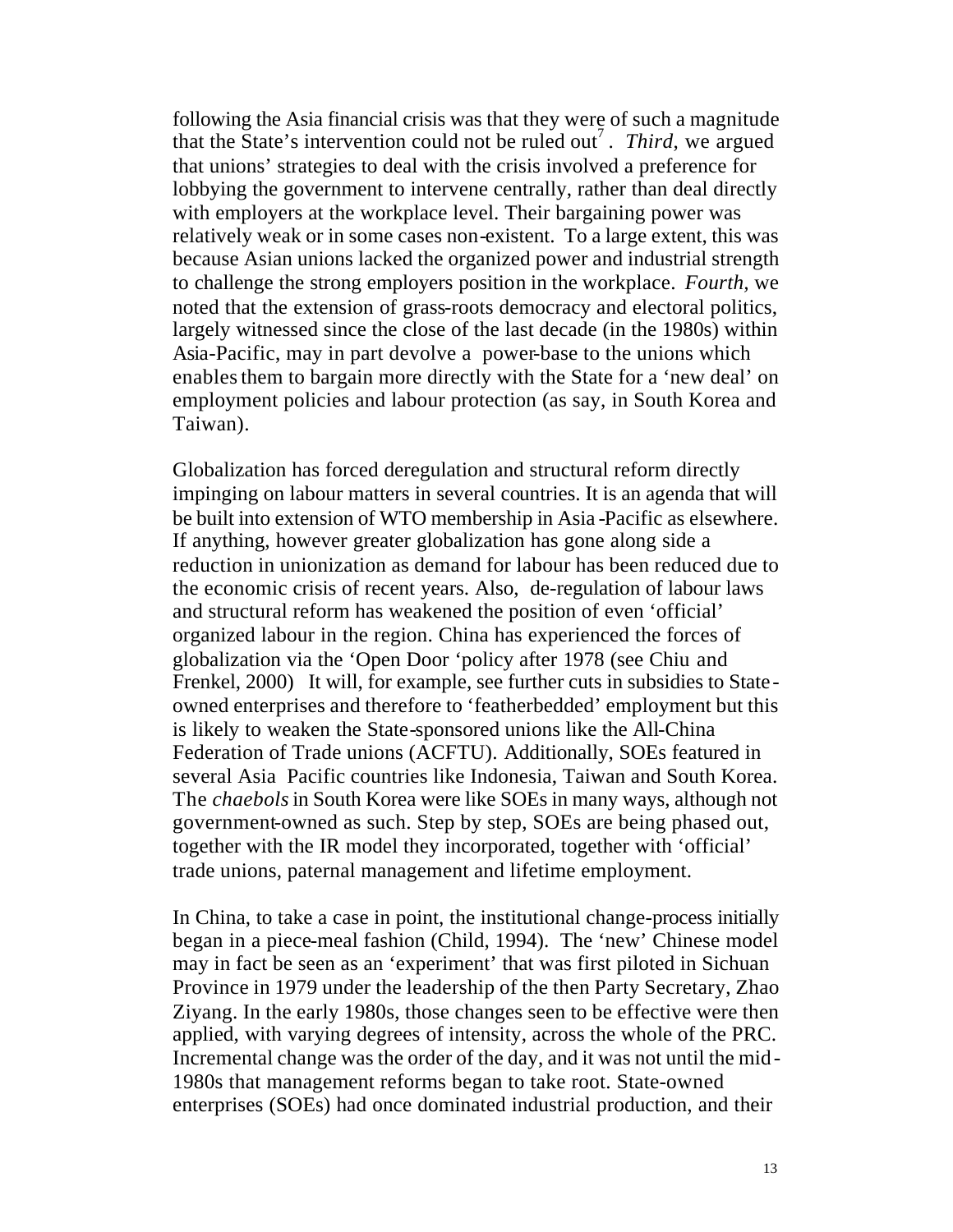work-units (*danwei*) embodied the so-called 'iron rice-bowl' (*tie fan wan*) which ensured 'jobs for life' and 'cradle to grave' welfare for mostly urban industrial SOE employees (see Lu and Perry, 1997). They were backed, in some cases, by almost 100 per cent of the ACFTU union membership. The system was partly derived from earlier Chinese Communist experience in the liberated zones, and Soviet practice. However, in addition, they may have had roots in Japanese precedents in Occupied Manchuria. It is clear that there was a variety of influences which shaped the evolution of the 'iron rice-bowl', but it had become fully institutionalised by the mid-1950s. Several writers (Walder, 1986; Warner, 1995; 2000a and b) have perceived the 'iron rice-bowl' relationship as 'organizational dependency', to which we will return later. The 'mind-sets' associated with this dependency became deep-rooted and, we will argue, difficult to modify or change. Even so, with the beginnings of reform, the guarantees of the 'iron rice-bowl' began to be eroded and the 'official' unions weakened.

*Proposition 3: Globalization will be likely, in the short- and medium-term at least, to have an initially critical if uneven impact on Asia-Pacific industrial relations.*

### **HUMAN RESOURCE MANAGEMENT**

The re-structuring of these young Asian economies as a result of globalization and industrialization, and even 'de-industrialisation' has had a number of consequences. These include the relocation of factories, cutback and layoffs of workers in the manufacturing sector, industrial unemployment and a subsequent re -training and labour employment agenda, etc. These shifts have implied not only a call for labour market reforms at the macro-level but also significant changes and adjustments in workplace human resource management practices. Labour-hiring flexibility, like individual (as well as collective) contracts and part-time employment, have thus been put forward as 'Western' HRM prescriptions. However, the success of East Asian economies based on the apparent re sults of a successful form of Asian capitalism has led to the emergence of a viable alternative to managing people at work, as for example in the Japanese HRM model (see Sano, 1995; Whittaker, 1999). A particularly Asian form of HRM emerged as an enlightened version of Confucian-inspired traditional paternalism, leading to a collaborative and non-adversarial attitude of the parties, both of the employer and the employed. <sup>8</sup> We must also note that the role of the State is evident among these Asian economies in either amplifying or constraining the way by which Asian practices have been implemented at workplace level.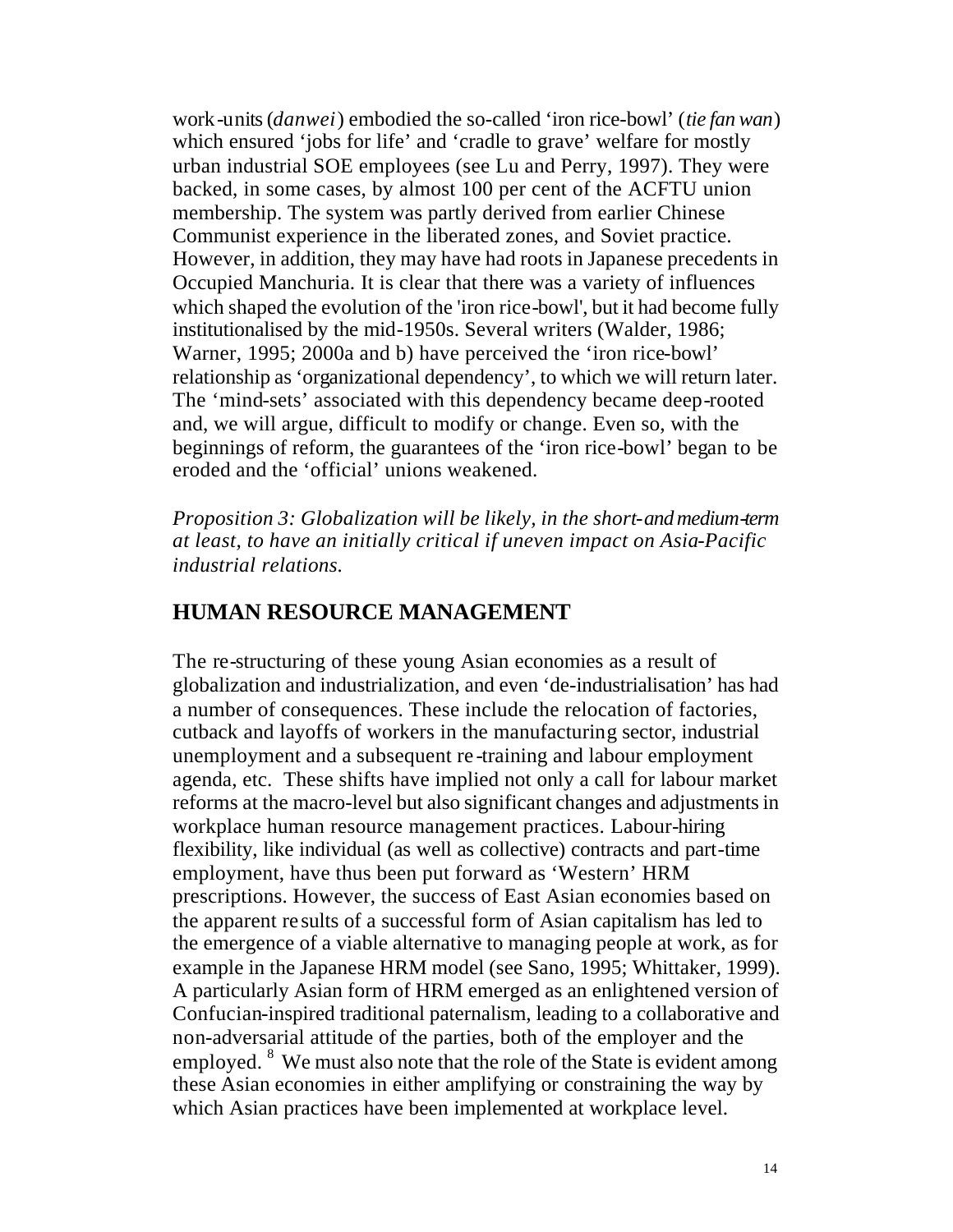Indeed, the main way in which globalization has influenced IR and HRM in East Asia has often been via Japanese practices in these areas (see Taylor, 1999). Japanese FDI has been considerable in the region, especially in countries like China, Indonesia and Vietnam, amongst others. The practices associated with the associated management of human resources has found a resonance with local values in many cases and has proved to be compatible with long-lasting, deep-rooted behavioural traditions. With the probable exception of South Korea, these East Asian economies have been able to sustain relative industrial peace and stability, with a low propensity for strikes or direct labourmanagement confrontation at the workplace level (see Rowley, 1997: Rowley and Benson, 2000). However, the application of Confucianinspired practices to the contemporary workplace may have been helpful vis a vis workforce stabilisation as well as boosting motivation and performance commitment (see Selmer, 1999). Additionally, it may have helped inspire 'Western' endeavours at reforming their own workplaces and people -management back home within the newly espoused HRM framework (see for example, Guest, 1995). Most enterprises, however, particularly the SMEs, in most countries in Asia-Pacific are only weakly and indirectly affected by IR or have any systematic personnel management arrangements, let alone Western-style HRM.

In China, HRM as a academic concept was introduced by joint teachingarrangements between Chinese and foreign universities. It also emerged in management practice in overseas-funded firms, mainly from Japan, the US and Europe (Warner, 1992). The translation of HRM into Chinese is '*renli ziyuan guanli*' (with the same Chinese characters as in Japanese) which means 'labour force resources management'. But in fact, some people now use it misleadingly as a synonym for 'Personnel Management' (PM) (*renshi guanli)* and indeed treat it as such (Warner 1993; 1995; 1996; 1999)<sup>9</sup>. This form of older PM practice is still very common in SOEs and a certain conservatism continues to pervade the administration of personnel in such enterprises. Probably, it is still far from the initial concept of HRM as understood in the international academic and managerial community (Poole, 1997). Hence:-

*Proposition 4: Globalization will be likely, in the short- and medium-term at least, to have a partially weak if uneven impact on Asia-Pacific HRM.*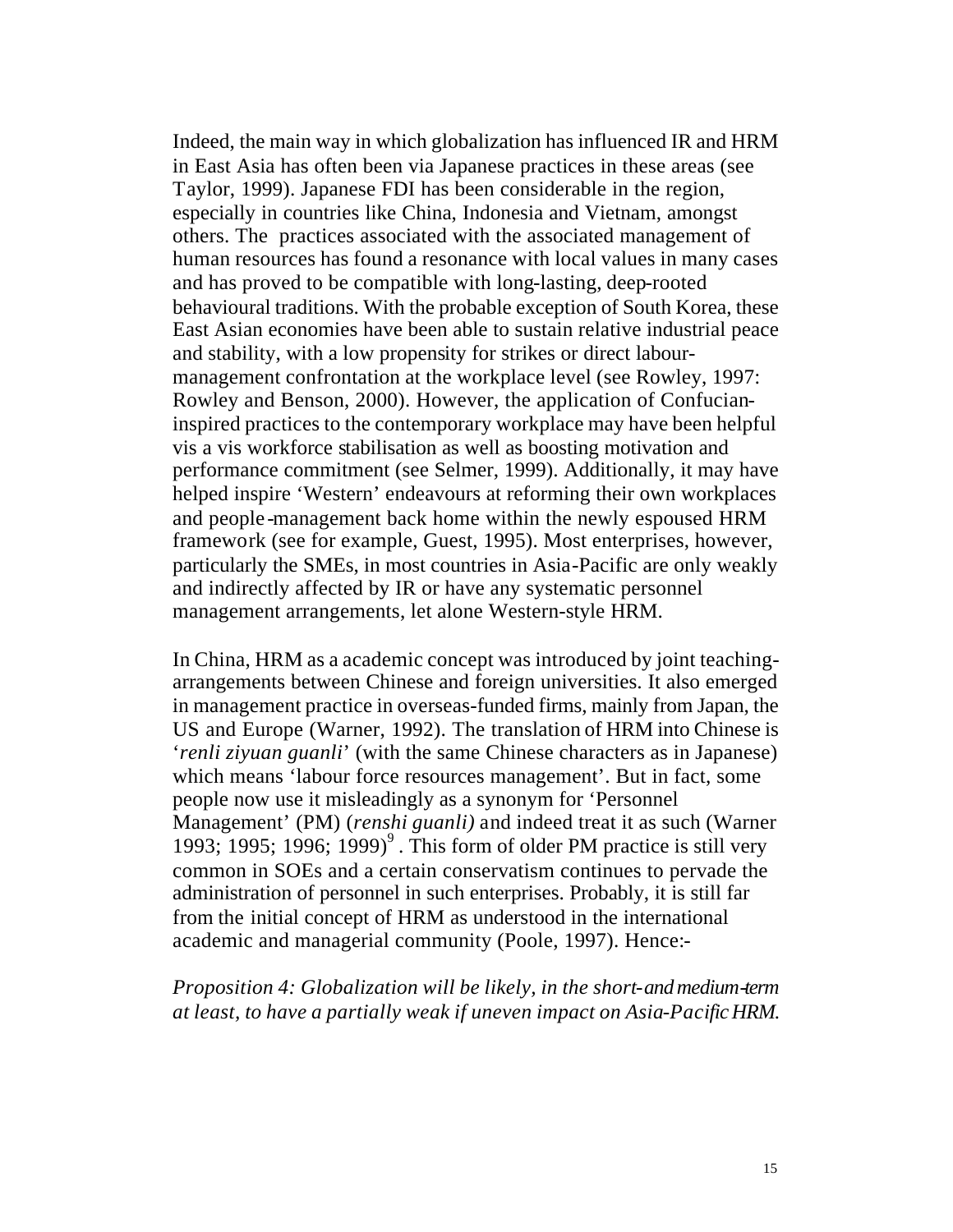## **DISCUSSION AND EVALUATION**

We can see from the above discussion that the effects of globalization on labour cannot be viewed monolithically. It is clear that convergence of any one system with the so-called Western model has been at best partial and uneven vis a vis most labour-related variables.We have, with this in mind, disaggregated the effects on labour-markets, employment and unemployment, IR and HRM in our discussion and attempted to generate some empirical propositions. It is therefore clear that we do not see globalization in any deterministic light in this context. However, it may be the case that it is clearly a dynamic field-force of considerable strength and likely to grow in its intensity rather than diminish.

Convergence between one Asian Pacific system and another (or others) has yet to be examined. Which countries should be grouped together vis a vis the effects of globalization is however moot, taking the above analysis in mind. How this is done has a considerable bearing on how far convergence regarding global trends has been achieved. One possible way of dealing with this was attempted by Bamber et al (2000) to look initially at the level of industrialization on a number of States in the region and its effect on labour-related variables but this raises a number of problems.

The first difficulty is placing Japan together with Australia and New Zealand. Although these three cases may be more advanced in terms of industrialization, the first of these nations is culturally distinct from the latter two, closer to the neo-Confucianist camp . It is more closely related to the other countries in East Asia specifically in terms of other variables such as legal, political and social influences. In terms of labour-related variables, Australia and New Zealand are closer to the Anglo -Saxon model. Japan has a much higher GDP per capita however than the other two (World Bank estimates, see Asiaweek, 26 May 2000:81 for this and subsequent GDP figures). Jobs are scarce in Japan with almost 5 perc ent unemployment and rising in 2001 but scarcer in Australia with just under 7 percent out of work (see The Economist, 1 Septmeber 2001: 96). Japan, as the 'benchmark' economy in Asia -Pacific until recently, may however be considered as a 'special case', at least as far as IR and HRM is concerned.

Another difficulty is in bracketing South Korea and Taiwan together. Whilst these two are both at a possibly comparable level of their industrialization, they are different in a number of ways. Each has taken a different path to economic development. They have evolved distinct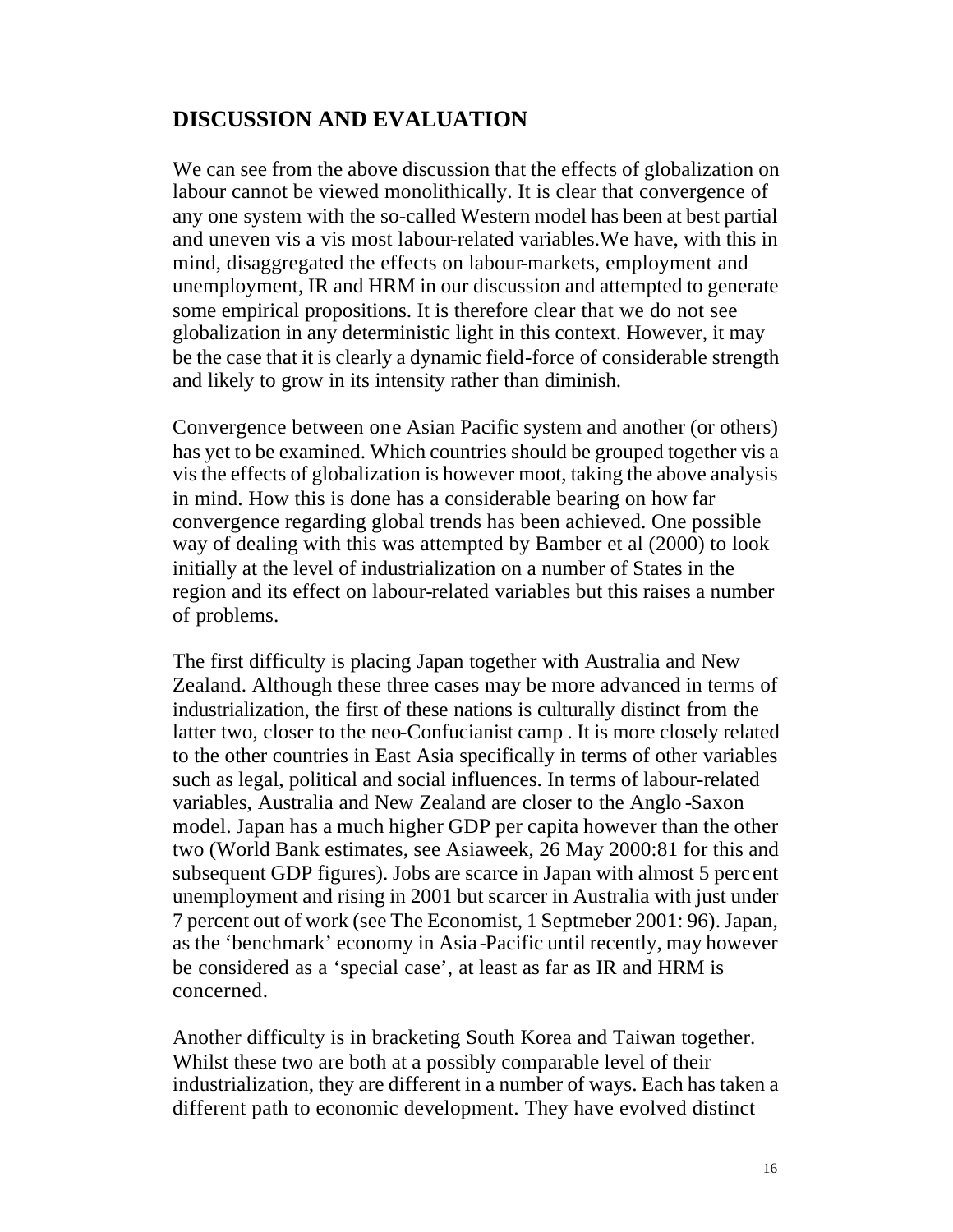patterns of industrial structure, South Korea has been reliant on developing giant firms, organized as the *chaebol* model, whereas Taiwan has primarily relied on SMEs. South Korea had a much lower GDP per capita than Taiwan. The former suffered grievously from the Asian financial crisis but Taiwan held its head above the water successfully. South Korea's unemployment-rate was nearly three times that of the latter's (2.8 percent at the height of the mid-nineties' Asian crisis but this had become more evenly balanced around 4 percent by early 2001). South Korea saw many of its *chaebols* close to or at the point of bankruptcy; Taiwan's SMEs flourished at the high-tech end, although the traditional industries were sluggish. Whereas the *chaebol's* almost 'iron rice bowl' system dominated the Korean employment scene, the Taiwan's HRM was low-key and small-scale business style (see Zhu et al, 2000). On the other hand, both have seen the deregulation of their IR and HRM of late and the rise of independent trade unions. In the new crisis of 2001, both economies have seen rising joblessness.

Not included in Bamber et al's (2000) analysis are Hong Kong and Singapore. The former has a lower GDP in PPP terms than the latter; Hong Kong's unemployment is (in late 2001) now around 6 percent but Singapore's is almost half this but also now rising. In real income terms, they should perhaps be grouped with Japan; in cultural as well as economic terms..

There is another problem if China and Indonesia are put together in the same analytical box. If both of these states are big countries with large populations, they are hardly comparable in terms of industrialization. China has pursued a development model under a fully planned economy since the Chinese Communist Party consolidated its power in the 1950s. The chaos of the 'Cultural Revolution' which characterized the 1960s set back the economy many years; however, after Mao's death, Deng Xiaoping's 'Open Door' policy at the end of the 1970s then gave way to a phase of 'market socialism'. The 1990s saw a deepening of the reforms, leading to the present day projected entry into the WTO. While China's GNP per capita in Purchasing Power Parity (PPP) terms was US\$4,670 against Indonesia's US\$3,270 the former's aggregate GDP in PPP terms was massively greater than the latter's. While China attracted the lion's share of FDI in Asia-Pacific, Indonesia's economy grew over the good years of the 1980s and 1990s but was laid low by the Asian financial crisis. Rising joblessness, falling real incomes and inflation have characterized the last years of the decade. Official figures estimate unemployment at 5.5 percent in 1998 but the real figure was and is much higher as indicated earlier. China has a lower but rising rate of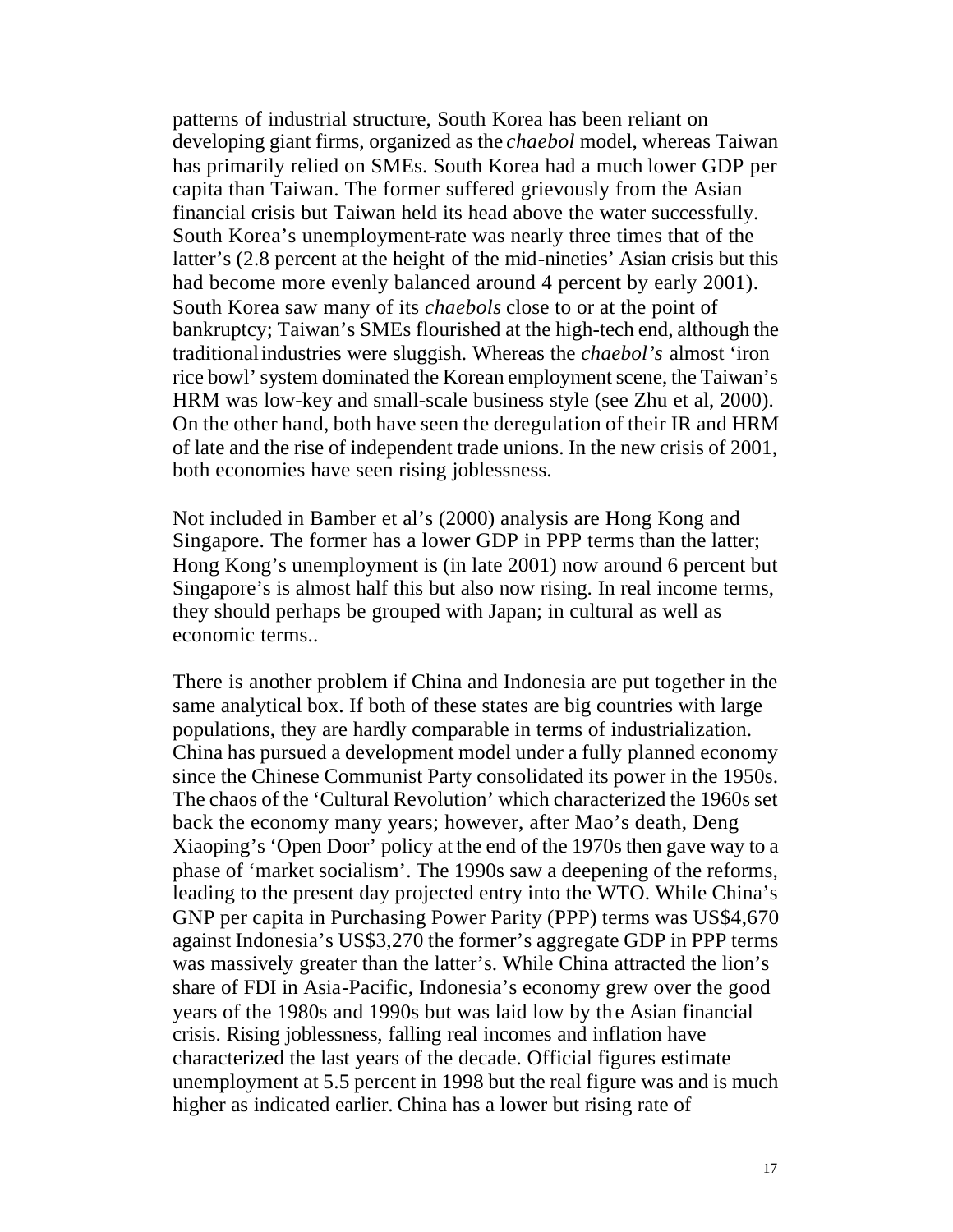unemployment (officially 3.5 percent but in reality much higher at well over ten percent) as well as rising real wages as a consequence of amongst other things, deflation.

We would agree with Bamber et al  $(2000:17-19)$  that there has been varying evidence that many of the above economies or their IR systems are 'converging' with the Western model but there is also no strong case for arguing that they are even converging with other Asia-Pacific countries' systems or with an 'Asia-Pacific model'. The impact of globalization has largely been partial, at best (see Figure 2).

Examining the rates of economic growth may help us resolve the problem of identifying globalization-related factors affecting labour in the region. It is, after all, economic growth that generates jobs as well as joblessness. As the *The Economist* puts it 'Changing global winds will blow differently through the region's individual economies' (21 October, 2000:128). The grouping suggested here are the 'big bets' economies, Japan as well as the PRC; then the 'best bets' like Hong Kong and Singapore; after, the middling ones, like Malaysia, South Korea and Taiwan; then the weakest 'bad bets', namely Indonesia, Philipines and Thailand. Globalization works via markets but there are important intervening variables, such as export-dependency, developmental state strength, intermediate institutions and so on. While it may not be possible to present neat econometric models to pin-point these links, it is clear that the outside economic environment is linked to the inside, national one by a number of gears. In quantitative terms, these may be expressed as coefficients, such say that of export-dependency but this only conveys half the story. In Asia -Pacific, the institutional 'filters' such as 'cronyism', 'transparency' and the like may count as much as corporate and government debt levels, foreign exchange reserves and so on.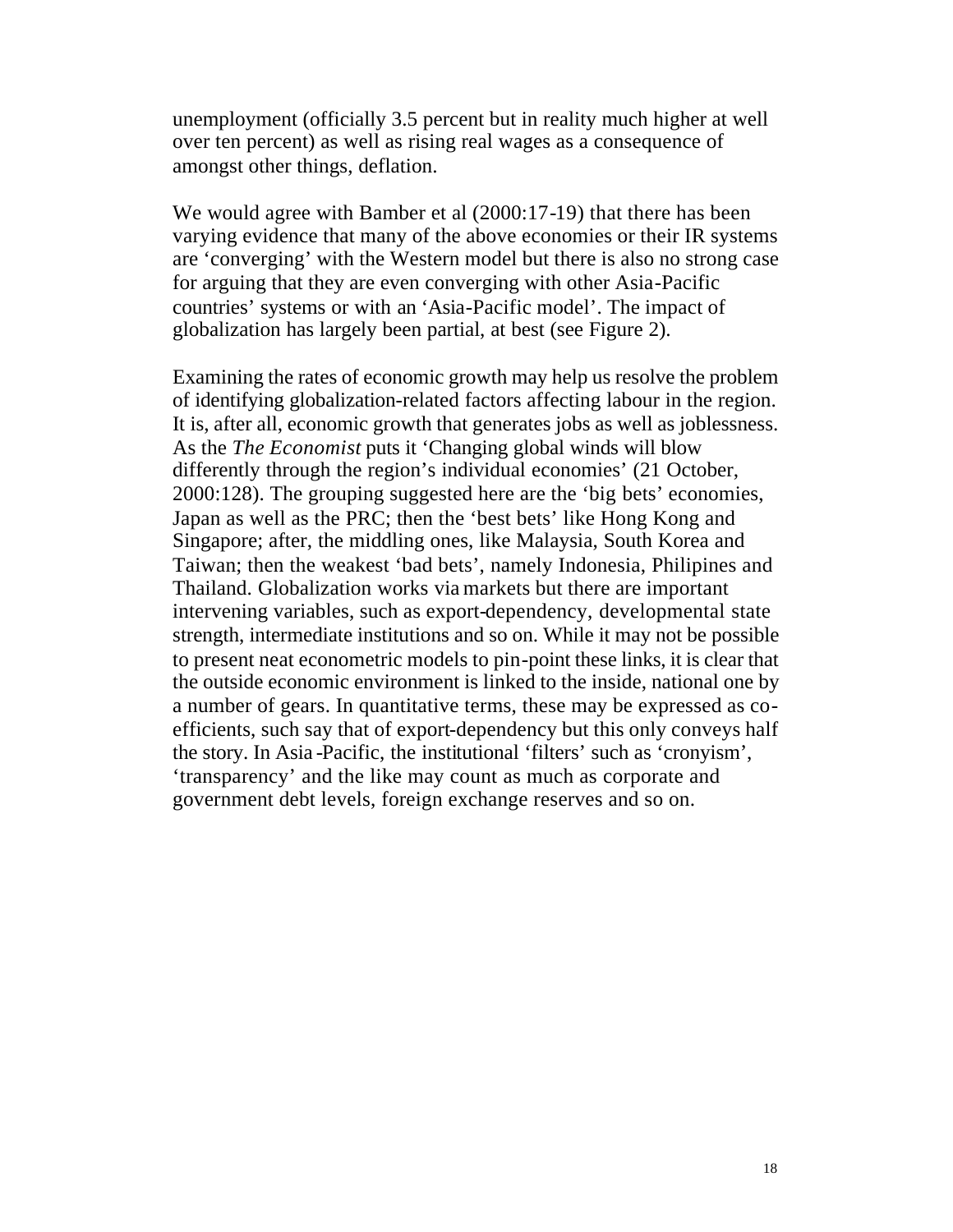*Figure 2: Summary of empirical propositions on the impact of Globalization in the Asia-Pacific.* 

*Proposition 1: Globalization will be likely to have, in the short- and medium-term at least, a partially effective if uneven impact on the Asia-Pacific Region's economy.*

*Proposition 2: Globalization will be likely, in the short- and medium-term at least, to have a partially liberalizing if uneven impact on Asia-Pacific labour-markets.*

*Proposition 2a: Globalization will be likely to have, in the short- and medium-term at least, a measurable if uneven impact on Asia-Pacific employment.*

*Proposition 2b: Globalization will be likely, in the short- and mediumterm at least, to have a discernable if uneven impact on Asia-Pacific unemployment.*

*Proposition 3: Globalization will be likely, in the short- and medium-term at least, to have an initially critical if uneven impact on Asia-Pacific industrial relations.*

*Proposition 4: Globalization will be likely, in the short- and medium-term at least, to have a partially weak if uneven impact on Asia-Pacific HRM.*

## **CONCLUDING REMARKS**

To sum up, it is clear from this 'bird's eye view' of globalization and labour in Asia-Pacific that any generalizations must be greatly qualified. There clearly have been benefits from opening up economies but there have also been costs, some painful in differing degrees to the ordinary worker. But we would not posit naïve optimism on the one hand or unqualified pessimism on the other, about the impact of globalization as such.

The sheer variation of geography, population, economies, labour-markets, IR and HRM systems (Deery and Mitchell, 1993; Frenkel, 1993) as well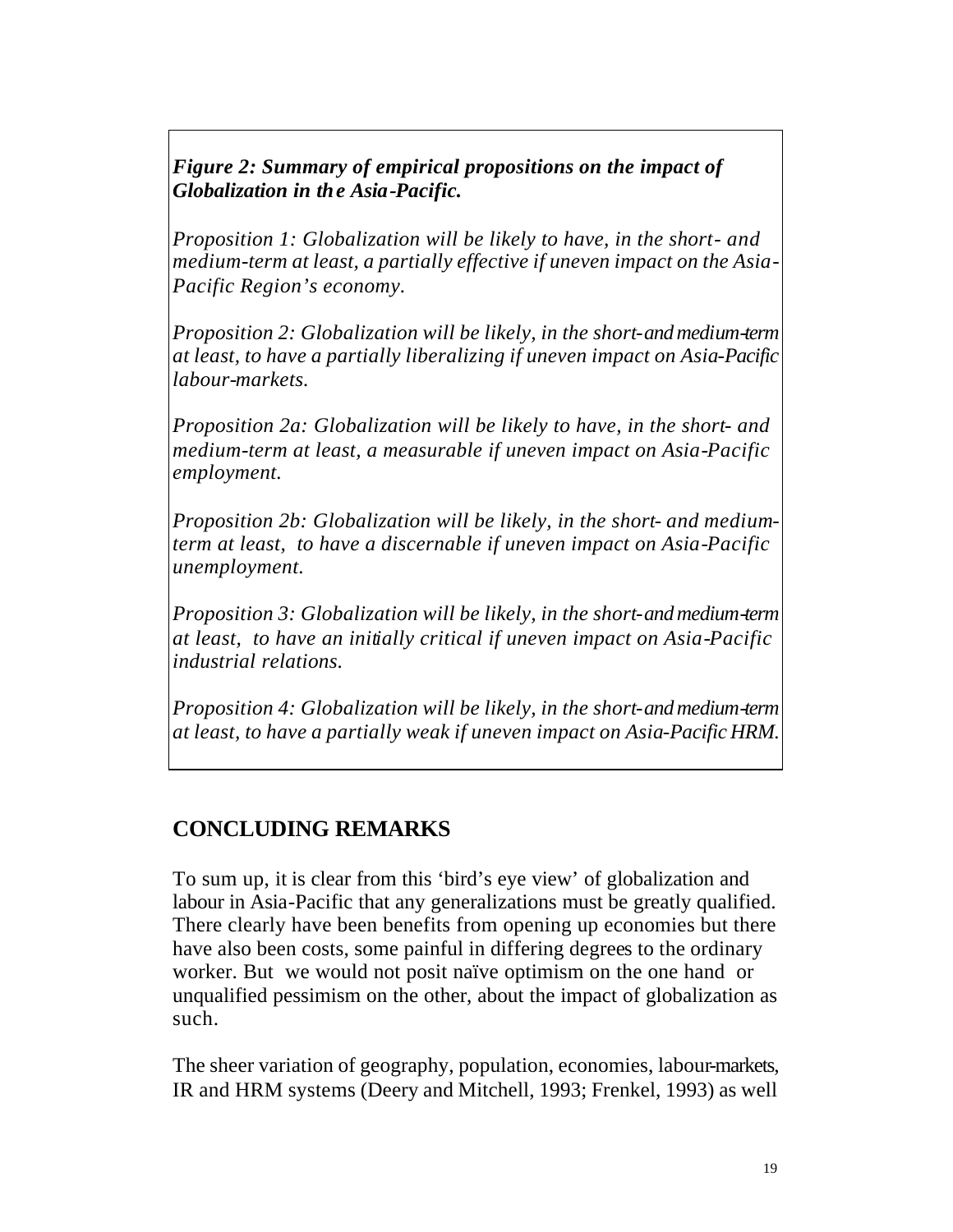as of values (Hofstede, 1980; 2001) make it difficult to talk of convergence in any strict sense. We have employed the concept of 'soft convergence' to take account of this variety. The impact of this relative degree of convergence is summarized in the empirical propositions we have arrived at in the article (see Figure 2).

Globalization, in our view, has been relative and uneven in its manifestations. In this sense we may here perhaps speak of a much more complex impact than many critics would concede. Furthermore, the events of  $11$  September 2001 have not made prediction any easier<sup>10</sup>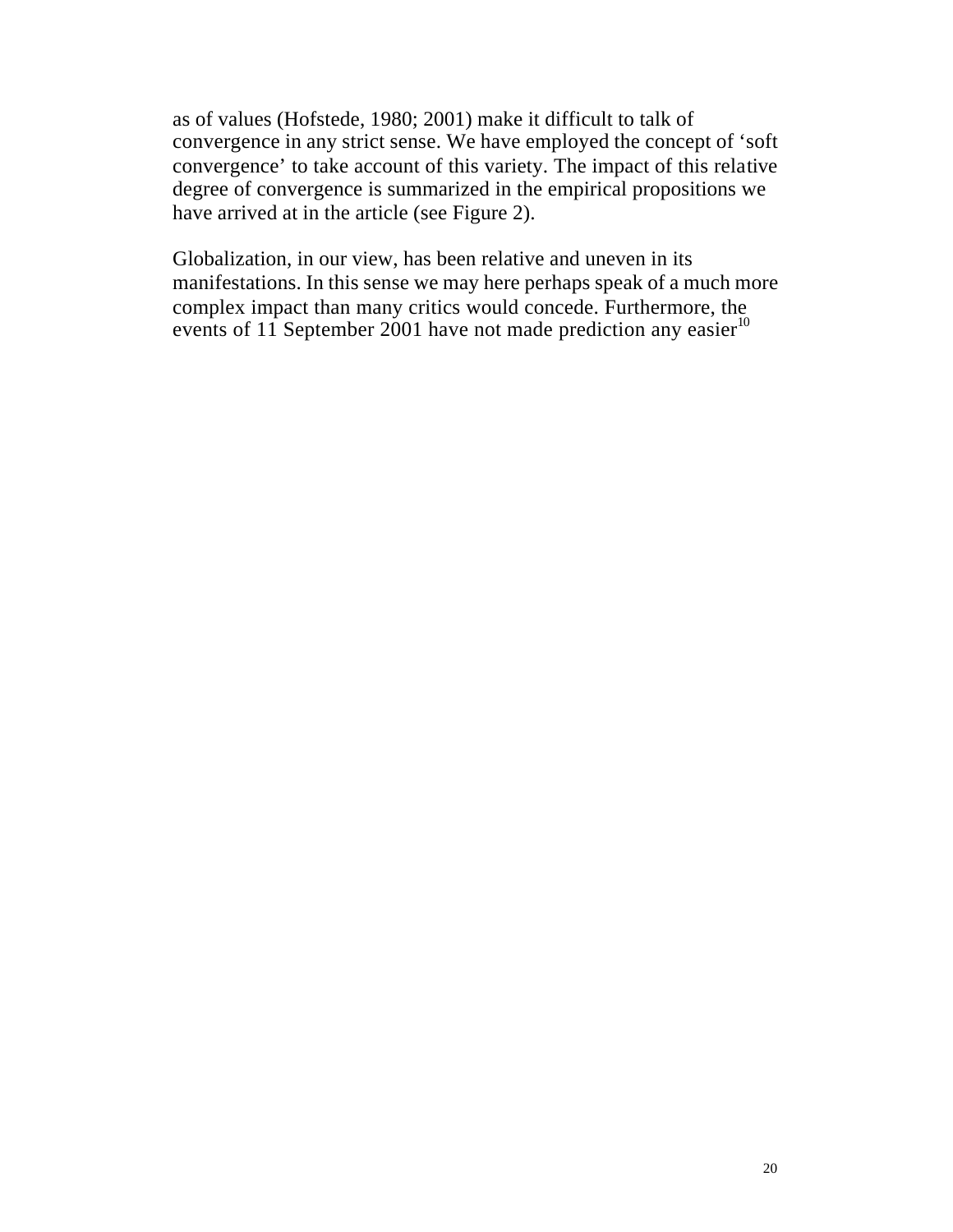#### **REFERENCES**

Amsden, A. (1989) *Asia's Next Giant: South Korea and Late Industrialization*. Oxford: OUP.

*Asiaweek*, (various).

Bamber, G., Park, F., Lee, C., Ross, P.K., and Broadbent, K. (2000) *Employment Relations in the Asia-Pacific: Changing Approaches*. London: Thomson Learning Business Press.

Bamber, G., and Ross, P., (2000) in Bamber et al [eds.] (2000) *Employment Relations in the Asia-Pacific: Changing Approaches*. London: Thomson Learning Business Press, pp3-19.

Chan, A. (2001) *China's Workers Under Assault: The Exploitation of Labor in a Globalizing Economy*. Armonk, NY and London: M.E. Sharpe.

Child, J. (1994) *Management in China During the Era of Reform,* Cambridge: CUP.

Chiu, S.W.K and Frenkel, S.J (2000) *Globalization and Industrial Relations in China*, Bangkok: ILO.

Deery, S. J. and Mitchell, R.J. [eds.] (1993) *Labour law and Industrial Relations in Asia: Eight Country Studies*. Melbourne: Longman Cheshire.

Documentation (1999), *China Quarterly*, no. 160, December 1999, p1106

Dore, R. (1973) *British Factory-Japanese Factory*, London: Allen and Unwin.

Drysdale, P. (2000) *Reform and Recovery in Asia: The Role of the State and Economic Enterprise*, London: Routledge.

*Economist, The* (various).

*Economist, The* - Special Survey- 'The Case for Globalization', 29 September, 2001:1-34

Frenkel, S. ed. (1993) *Organized Labour in the Asia-Pacific Region*. Ithaca, NY: Cornell University ILR Press.

Fukuyama, F. (1992) *The End of History and the Last Man,* New York: Free Press.

Godement, F. (1999) *The Downsizing of Asia*. London : Routledge.

Hamilton, G. (1995) 'Overseas Chinese Capitalism', in [ed.] W.Tu, *The Confucian Dimensions of Industrial East Asia* , Cambridge, Mass: Harvard University Press, pp112-125.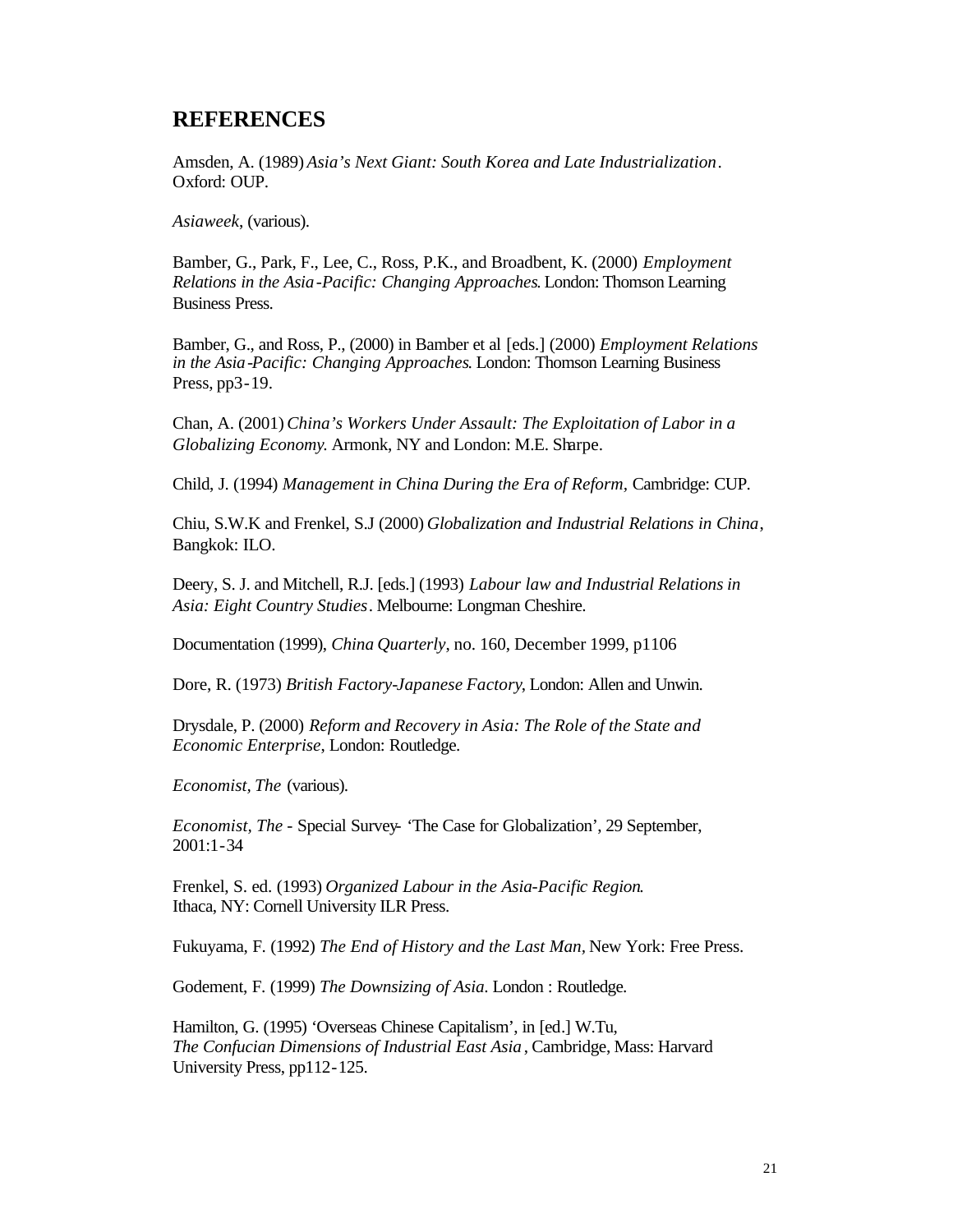Hofstede, G. (1980) *Culture's Consequences: International Differences in Work - Related Values*, Beverley Hills, CA and London: Sage.

Hofstede, G. (2001) *Culture's Consequences: Comparing Values, Behaviors, Institutions and Organizations Across Nations,* Thousand Oaks, CA., New Delhi and London: Sage, Second Edition.

Kerr, C., Dunlop, J.T., Harbison, F.H., Myers, C. (1973) *Industrialism and Industrial Man*, Harmondsworth, Middlesex: Penguin.

Krueger, A. (1999) 'The East Asian experience and endogenous growth theory' in K. Ito, and A. Krueger, *Growth Theories in the Light of the East Asian Experience*, Chicago: University of Chicago Press, pp230-250. .

Kogut, B., and Gittelman, M. (1997) 'Globalization' in [ed.] M. Warner, *Concise Encyclopedia of Business and Management*, London:Thomson, pp219-233.

Maurice, M.; Sorge, A.; Warner, M. (1980) 'Societal differences in organizing manufacturing units: a comparison of France, West Germany and Great Britain', *Organization Studies*, 1, 1, 59-86.

Ng, S-H., and Warner, M. (1998) *China's Trade Unions and Management*, London: Macmillan and New York: St. Martins Press.

Ng, S-H., and Warner, M. (1999) 'Human resource management in Asia', in [eds] B. Morton and P. Joynt, *The Global HR Manager*, London: IPD.

Nolan, P. (2001) *China and the Global Business Revolution*, Basingstoke: Palgrave.

Poole, M (1997) 'Industrial and labour relations' in M.Warner [ed.] IEBM *Concise Encyclopedia of Business and Management*, London: International Thomson Business Press, pp264-282.

Redding, G. (1990) *The Spirit of Chinese Capitalism*. Berlin: de Gruyter.

Reserve Bank of Australia, *Monthly Bulletin*, August 2001, p. S84.

Rowley, C. (1997) 'Introduction: comparisons and perspectives on HRM in the Asia-Pacific', Special Issue: Human Resource Management in the Asia-Pacific Region Questioned, *Asia-Pacific Business Review*, 3, 4, 1-18.

Rowley, C., and Benson, J. (2000) 'Global Labour? Issue and Themes', in [eds.] C. Rowley and J. Benson, *Globalization and Labour in the Asia-Pacific Region*, London and Portland, OR: Frank Cass, pp1-14.

Sano, Y. (1995) *Human Resource Management in Japan.* Tokyo: Keio University Press.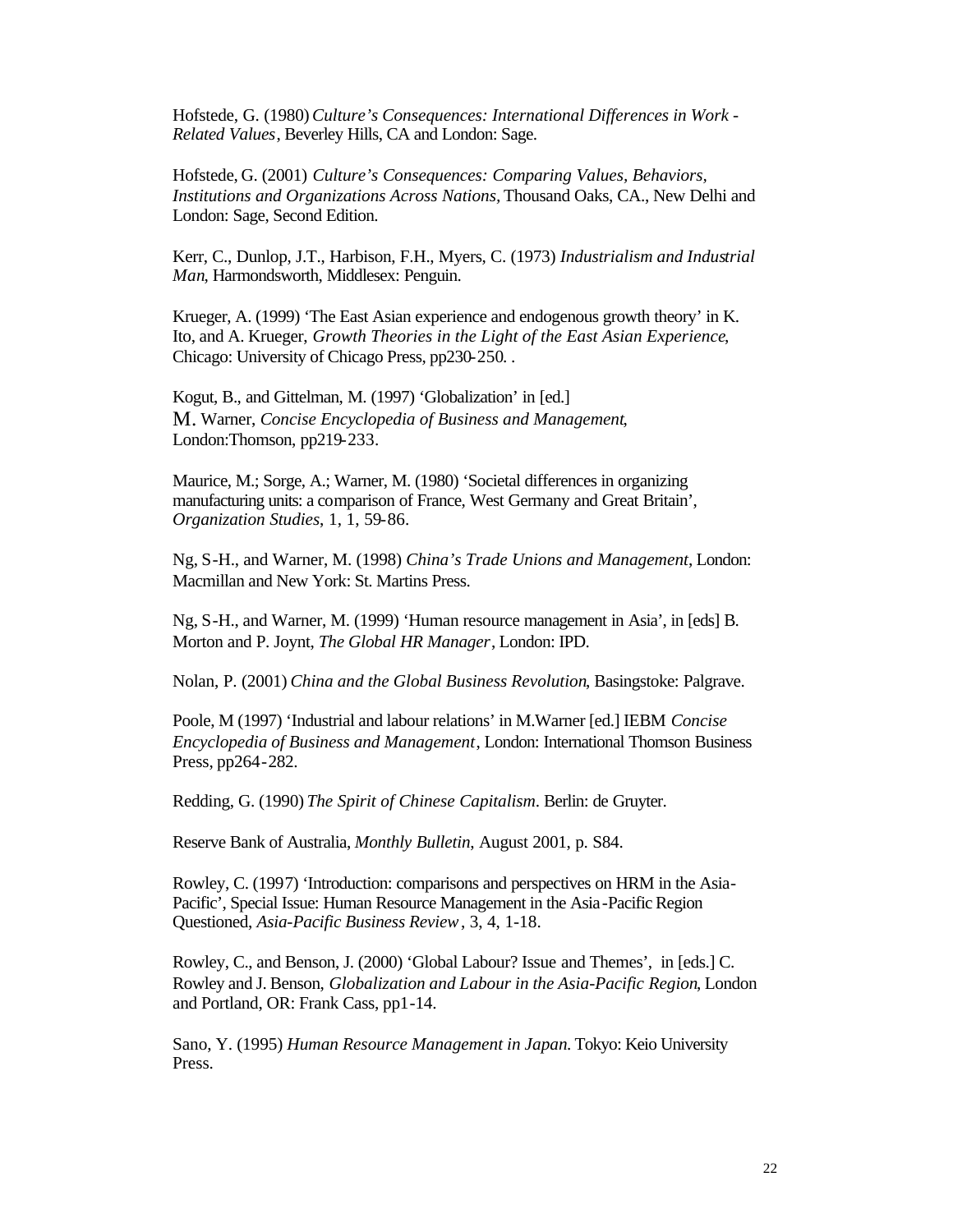Selmer J., (1999) 'Human Resource Management in Asia' in [ed.] M. Warner, Management in Asia-Pacific, vol. 2 of the *Regional Encyclopedia of Business and Management* (4 vols), London: Thomson Learning, pp.110-114.

Taylor, B. (1999) 'Japanese manufacturing style in China? Production practices in Japanese manufacturing plants'. *New Technology, Work and Employment*, 14, 2, 129- 142.

Thurley, K. (1988) 'Trade unionism in Asian countries' in [eds] Y.C.Yao, David A. Levin, S-H. Ng and E. Sinn, *Labour Movement in A Changing Society: the Experience of Hong Kong*. Hong Kong: Centre for Asian Studies, University of Hong Kong.

Wade, R. (1990) *Governing the Market: Economic Theory and the Role of Government in East Asian Industrialization*, Princeton: Princeton University Press.

Walder, A. (1986) *Communist Neo-Traditionalism: Work and Authority in Chinese Industry*. Berkeley, CA: University of California Press.

Warner, M. (1992) *How Chinese Managers Learn*, London: Macmillan and New York: St.Martins' Press.

Warner, M. (1993) 'Human Resource Management "with Chinese characteristics"', *International Journal of Human Resource Management*, 4, 1, 45-65.

Warner, M. (1995) *The Management of Human Resources in Chinese Industry*, London: Macmillan and New York: St. Martins Press.

Warner, M. (1996) 'Chinese enterprise reform, human resources and the 1994 labour law', *International Journal of Human Resource Management,* 7: 779-796.

Warner, M. (1999) [ed.] *China's Managerial Revolution*, London and Portland, OR: Frank Cass.

Warner, M. (2000a) "Introduction: the Asia-Pacific HRM model revisited." *International Journal of Human Resource Management,* 11, 2, 171-182

Warner, M. [ed.](2000b*) Changing Workplace Relations in the Chinese Economy*, London: Macmillan and New York, St. Martin's Press.

Warner, M. and Ng, S-H (1999) 'Collective contracts in Chinese enterprises: a new brand of collective bargaining under "market socialism'. *British Journal of Industrial Relations*, 37, 2, 295-314.

Whittaker, D. H. (1998) 'Labour unions and industrial relations in Japan: crumbling pillar or forging a "third way"', *Industrial Relations Journal*, 29, 4, 280-294.

World Bank, (2000) *Quarterly Update on China*, Washington, DC: World Bank, p. 4.